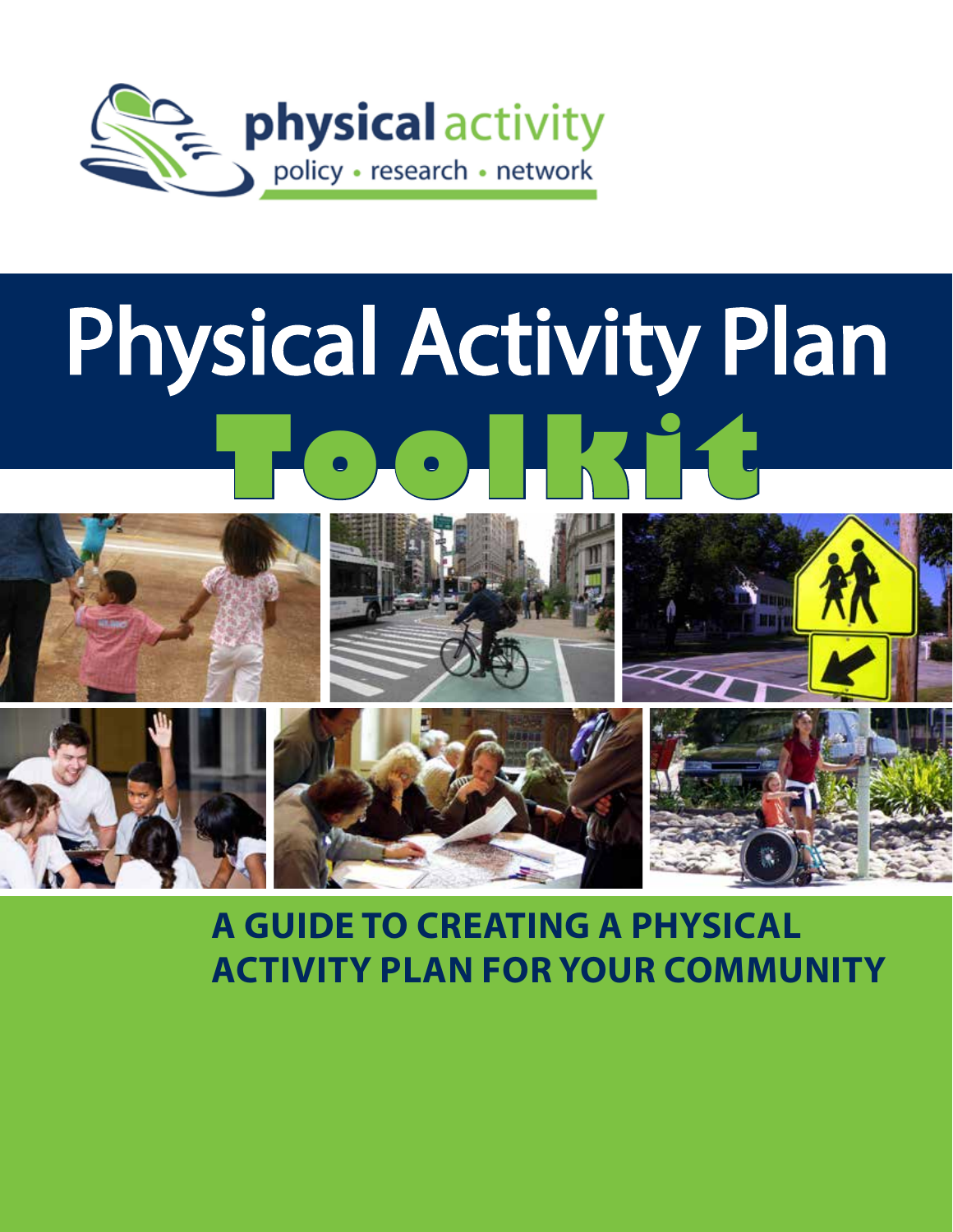# Acknowledgements

### **Collaborators**

We would like to thank the following people for their work on this project, including development and review:

- Cheryl Valko, Program Manager, Washington University in St. Louis
- Alicia Manteiga, Research Assistant, Washington University in St. Louis
- Amy Eyler, Physical Activity Policy Research Network, Washington University in St. Louis
- Linda Scovern, Nutrition and Physical Activity Coordinator, Ohio Department of Health
- Michele Scanze, Active Living Specialist, Arizona Department of Health Services

### **Funding**

This study was funded by the Centers for Disease Control and Prevention (CDC) Cooperative Agreement Number U48/DP001903 from the CDC, Prevention Research Centers Program, Special Interest Project 9-09, and The Physical Activity Policy Research Network. The findings and conclusions in this report do not necessarily represent the official position of the Centers for Disease Control and Prevention.

### **Contact Information**

Any suggestions or feedback are warmly welcomed, and can be directed to Amy Eyler at the Physical Activity Policy Research Network at: [aeyler@wustl.edu](mailto:aeyler@wustl.edu)

### **Credits**

Photos courtesy of True Colors, St. Louis University (cover page, top left), <pedbikeimages.org/Dan>Burden (cover page, top middle, top right, bottom middle),<istockphoto.com> (cover page, bottom left), James D. Schwartz on Flickr (cover page, bottom left), Josie Holford on Flickr (page 4), <istockphoto.com>(page 7), <pedbikeimages.org/Dan>Burden (page 8), Michigan Municipal League on Flickr (page 10), sfbike on flickr (page 11), Mecklenburg County on Flickr (page 17), and True Colors, St. Louis University (page 19).

Last updated October 2013.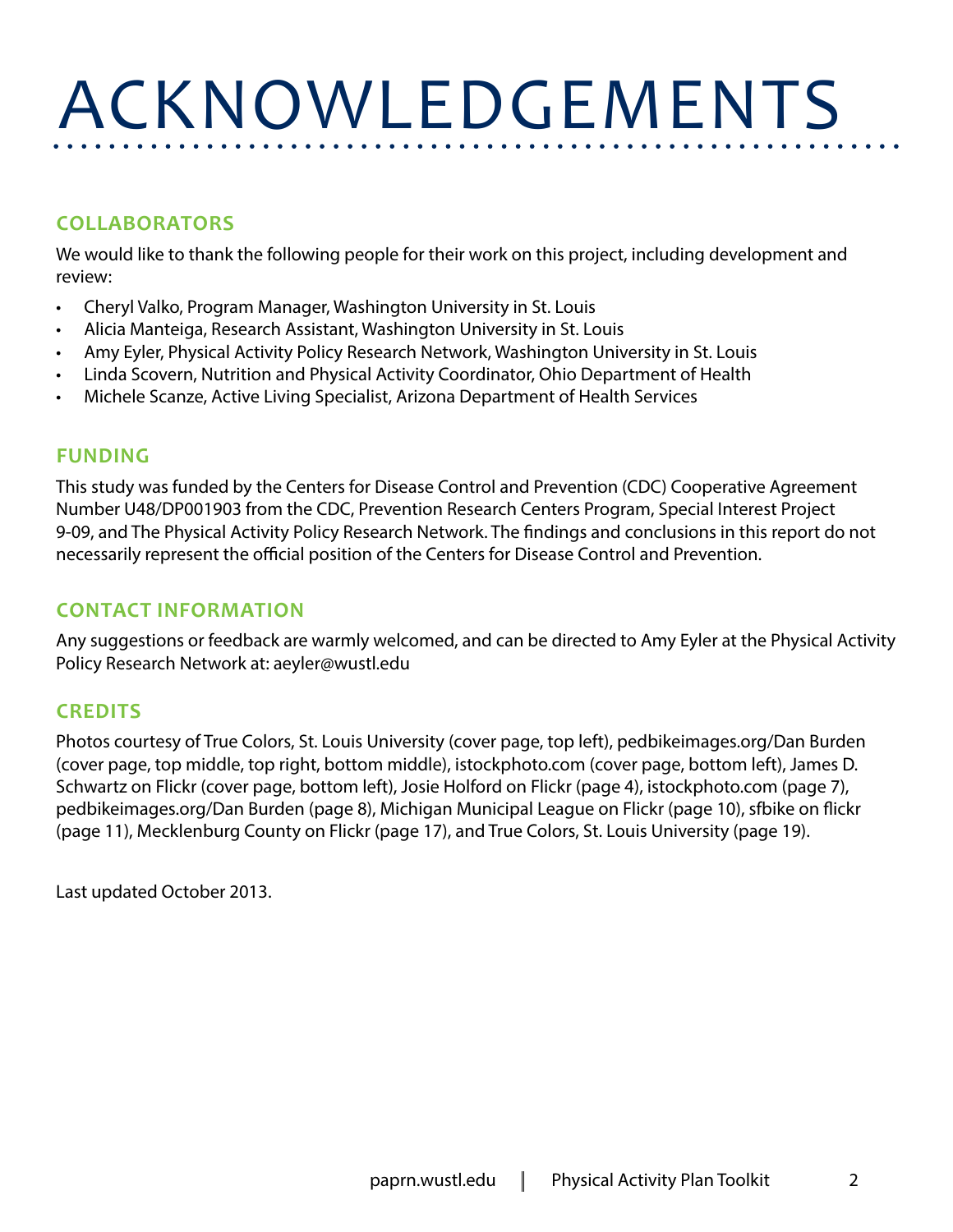# TABLE OF CONTENTS

| Overview                               | $\overline{4}$ |
|----------------------------------------|----------------|
| Introduction                           | 5              |
| Step 1: Build a Coalition              | 6              |
| Step 2: Conduct a Community Assessment | 8              |
| Step 3: Develop Goals and Objectives   | 12             |
| Step 4: Select Intervention Strategies | 16             |
| Step 5: Create an Evaluation Plan      | 20             |
| Step 6: Write the Plan                 | 25             |
| <b>Resources</b>                       | 26             |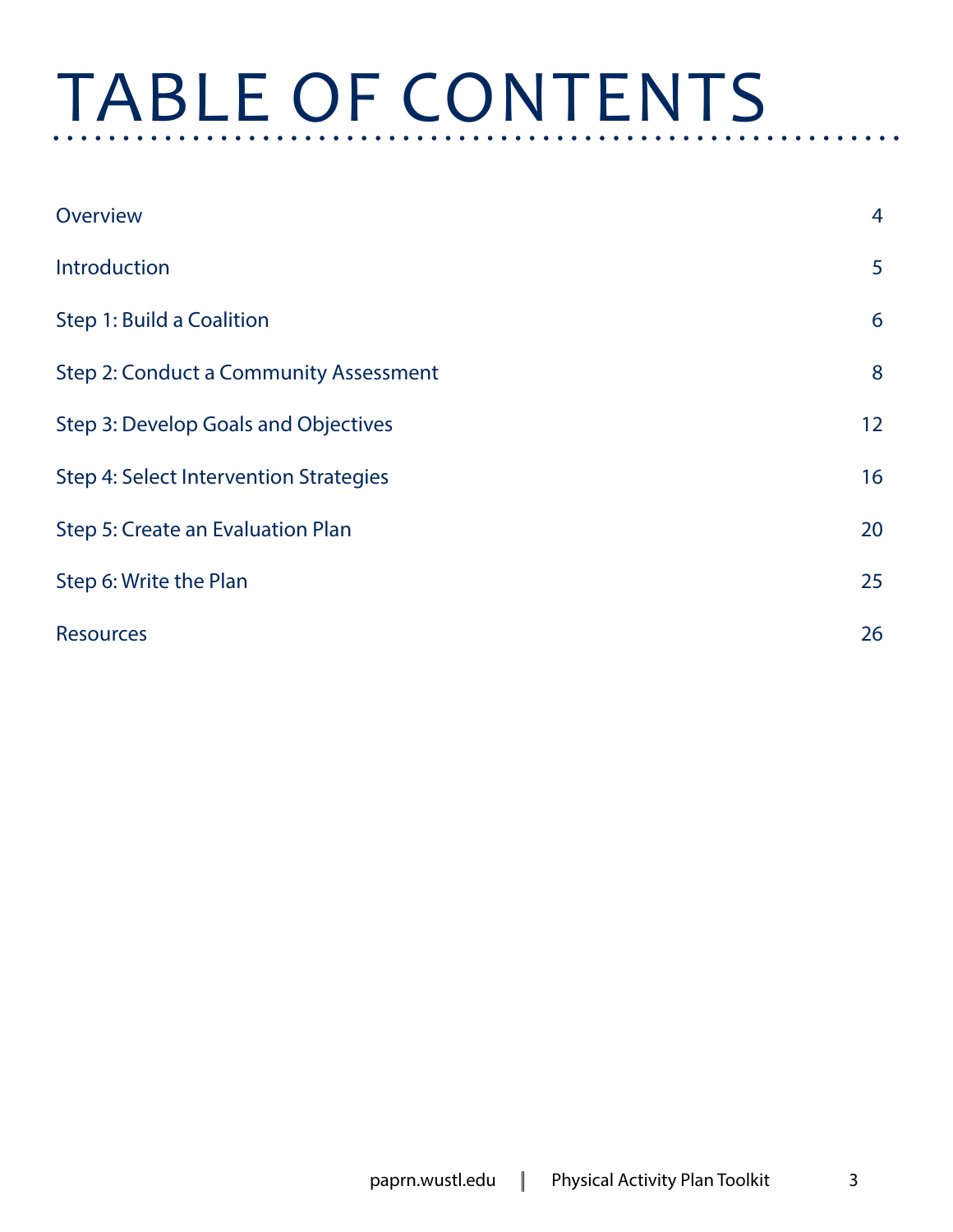# <span id="page-3-0"></span>**OVERVIEW**

### **Why Promote Physical Activity?**

Non-communicable diseases attributed to physical inactivity are accountable for five million deaths annually. 1 The decision to be physically active depends on both a person's motivation and ability to be active. Businesses, schools, health care centers, city planners, politicians, volunteer organizations and health care professionals all have a responsibility to help create environments in which people can safely choose to be physically active.

### **What is the Purpose of this Toolkit?**

This toolkit outlines the components of a physical activity (PA) plan. Each section contains resources and links to dig deeper into the various parts of the plan. This allows you to tailor the process to best fit your needs. For example, if you are an expert in writing SMART objectives, but lack expertise in evaluation, you may want to spend more time exploring the links in Part 5: Create an Evaluation Plan. This toolkit will streamline the process of creating a physical activity plan and help to outline your community, city, or state's commitment to increasing physical activity levels in your area. Once you have completed all of the steps in the toolkit, we have provided a *Physical Activity Plan Template* available in Microsoft Word, which can be edited and tailored to fit your community's needs. We hope that this will save you valuable time and effort.

### **Who Will Benefit from using this Toolkit?**

This toolkit will directly benefit anyone interested in creating a physical activity plan for their state, community or area, including physical activity practitioners, community leaders, and anyone interested in organizing an effort to get people moving.

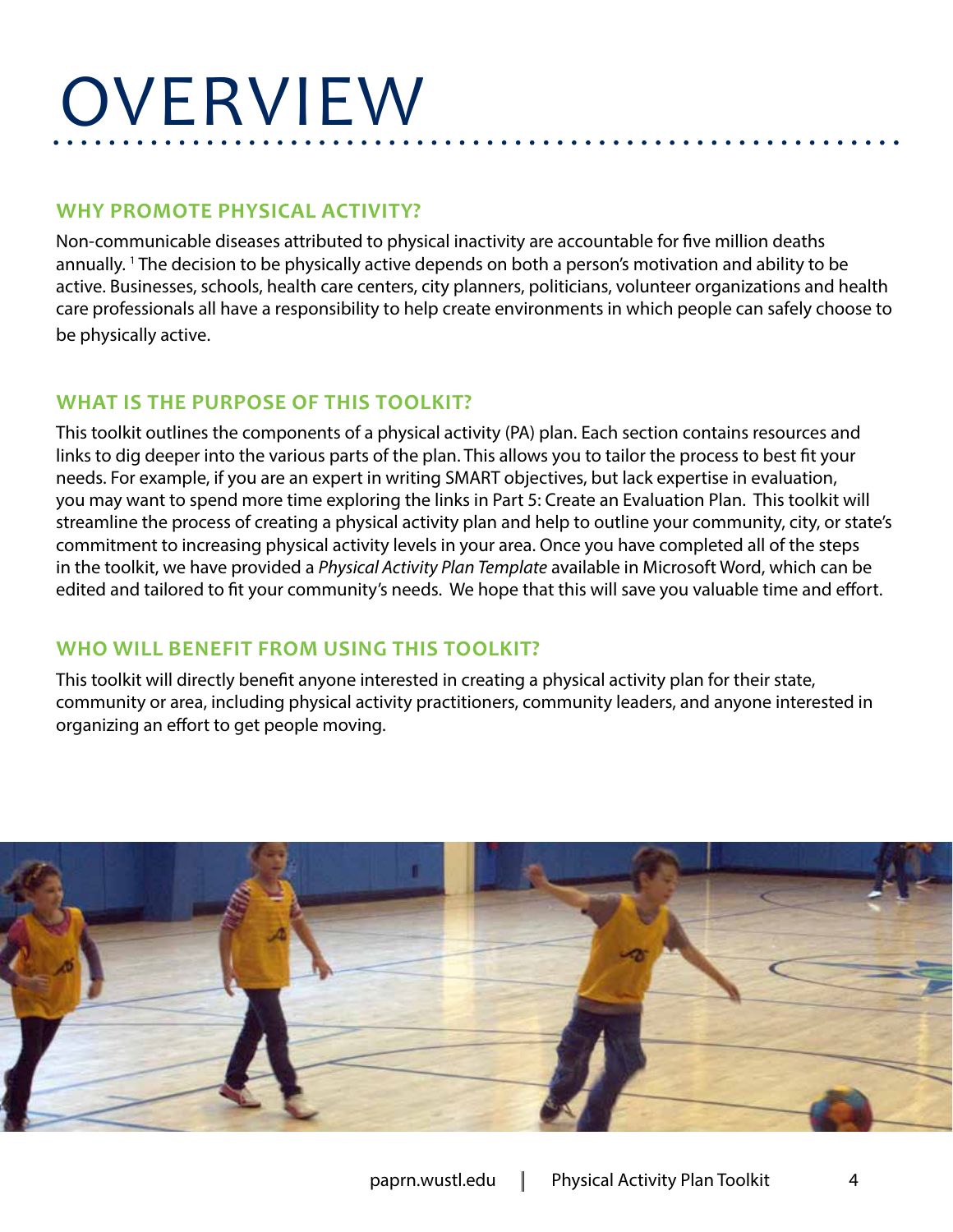# **INTRODUCTION**

In May of 2010, the National Physical Activity Plan was launched.<sup>2</sup> The Plan includes a set of policies, programs and initiatives which aim to increase the physical activity of Americans.

Though many states have obesity or wellness plans that include some physical activity focused strategies, at this time, only two states have created a stand-alone physical activity plan - West Virginia and Texas.<sup>3,4</sup> Because physical activity plans are important for providing strategic direction for states, cities, and communities to rally around physical activity goals, the Physical Activity Policy Research Network has been asked to compile a guide to facilitate the creation of such a plan.

This guide goes through the six steps of physical activity plan formation, and can be tailored to create plans targeted for states, cities, or communities.

### **The six steps to create a physical activity plan include the following:**

**Step 1. Build a coalition Step 2. Conduct a community assessment Step 3. Develop goals and objectives Step 4. Select evidence-based intervention strategies Step 5. Create an evaluation plan Step 6. Write the plan**

The first 5 sections contains links to resources and helpful tips to help facilitate the initial steps in creating a plan. The final section includes a template (offered as a separate, editable Microsoft Word document); it is our hope that it reduces resources needed for the creation of your plan.

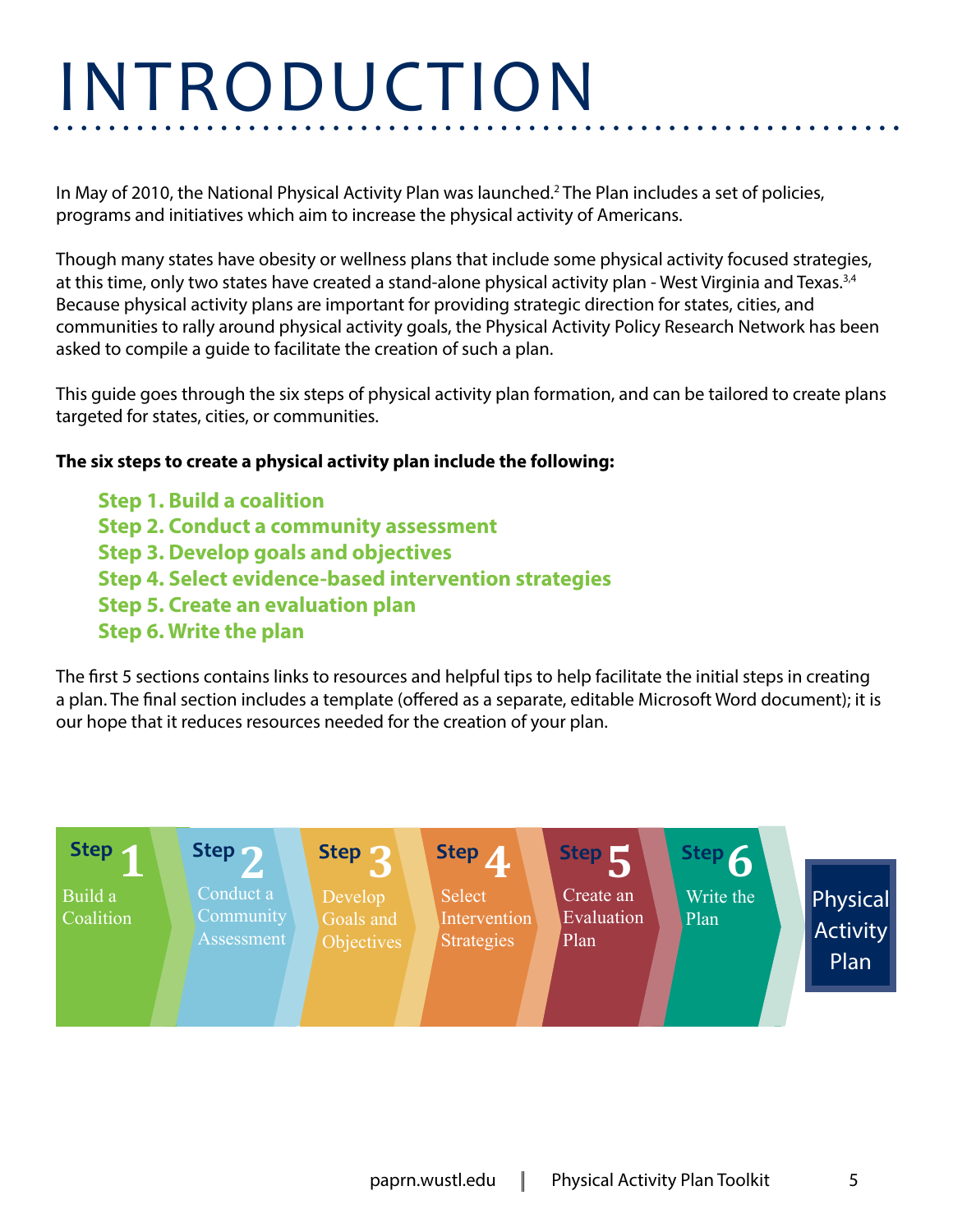## <span id="page-5-0"></span>**Step 1: Build a Coalition**

### **Introduction**

Before the creation of a comprehensive and realistic physical activity plan, it is important to bring<br> **B** together key stakeholders to rally around the common goal of creating change in the community or state. Therefore, the first step is to build a physical activity coalition if one does not already exist. A coalition should contain representatives from diverse backgrounds and multiple areas of expertise and influence. Unfortunately, of all current, state-level physical activity, nutrition, and obesity plans in the country, fewer than half include representatives from the food and beverage industry, land use and community design, faith based organizations, elected officials, and the media. 5 These types of collaborations can be influential in mobilizing action and creating a foundation for change.

There is extensive literature available on how to develop a coalition, and we have provided links to a selection of them below.

### **The Basics of Building a Coalition**

### **Developing Effective Coalitions: An Eight-Step Guide6**

Prevention Institute, a national non-profit with a focus on community health through preventive interventions, outlines a step-by-step process to build an effective coalition. [http://www.preventioninstitute.org/index.php?option=com\\_jlibrary&view=article&id=104&Itemid=127](http://www.preventioninstitute.org/index.php?option=com_jlibrary&view=article&id=104&Itemid=127)

### **The Community Tool Box: Creating and Maintaining Coalitions and Partnerships7**

The Community Tool Box strives to promote community health by connecting people, ideas and resources. This resource is a good complement to the Eight-Step Guide, and includes in-depth information on topics such as:

- Finding a common purpose
- Coalition membership
- Vision and mission development
- Identifying and overcoming barriers
- Maintaining momentum

[http://ctb.ku.edu/en/creating-and-maintaining-partnerships#.](http://ctb.ku.edu/en/creating-and-maintaining-partnerships#.Ul1vT1AqjwE) [Ul1vT1AqjwE](http://ctb.ku.edu/en/creating-and-maintaining-partnerships#.Ul1vT1AqjwE)

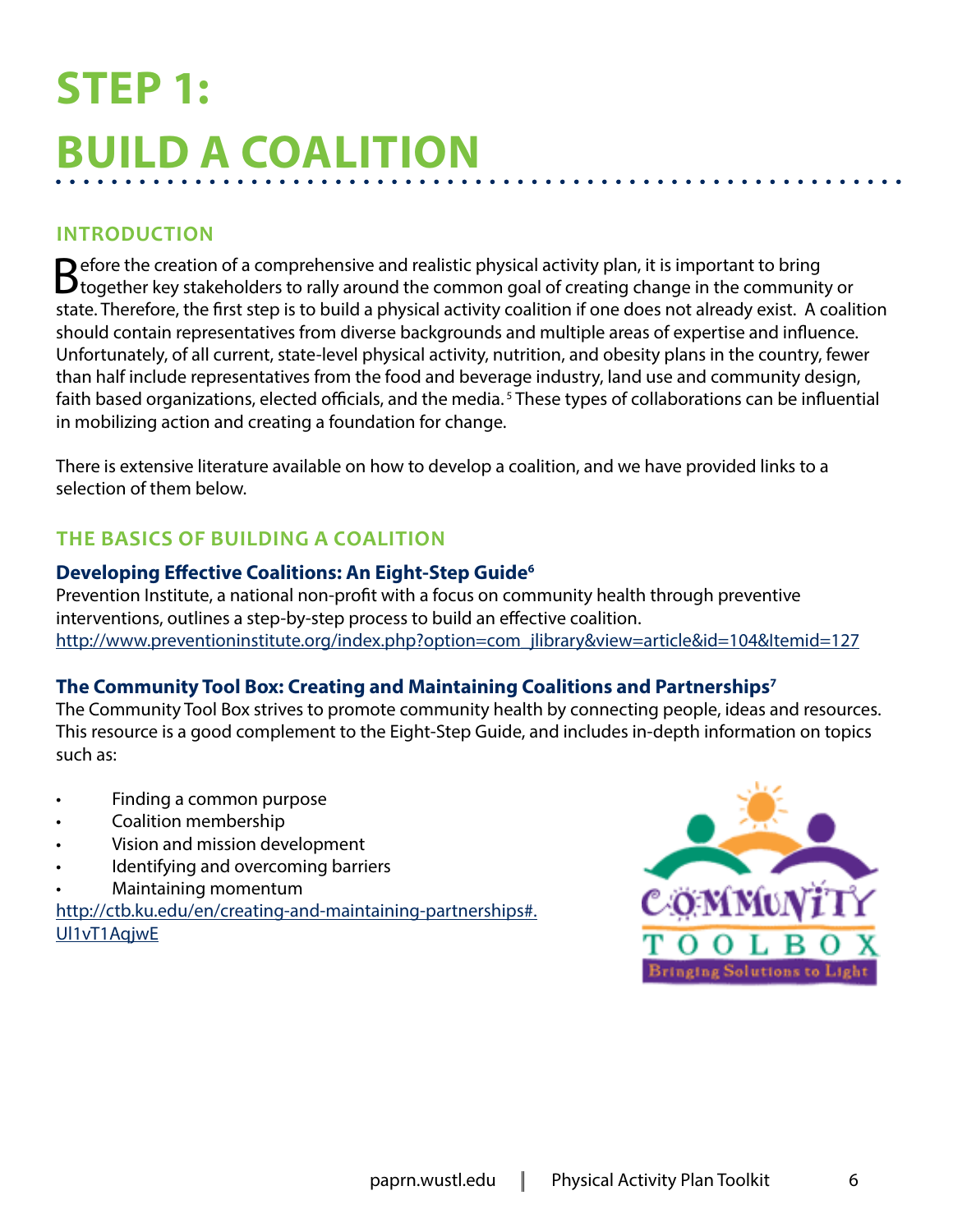### **Communities Putting Prevention to Work: Resource Center8**

The CDC provides five coalition building guides, each with a different focus, including:

- What to do prior to coalition building
- Tips for coalition formation
- Tips for the implementation stage
- Tips for the maintenance stage
- Tips for coalition institutionalization

All of these guides can be accessed from the following web page: [http://www.cdc.gov/CommunitiesPuttingPreventiontoWork/resources/](http://www.cdc.gov/CommunitiesPuttingPreventiontoWork/resources/foundational_skills.htm) [foundational\\_skills.htm](http://www.cdc.gov/CommunitiesPuttingPreventiontoWork/resources/foundational_skills.htm)

### **Mission and Vision**

Once your coalition has been formed, it needs to develop a **mission** and **vision**. The **vision** of your coalition should outline where your coalition wants to be in the future. Your **mission** should state the purpose of your coalition. Checkout the National Physical Activity Plan's mission and vision in the sidebar to the right.

### **The Community Tool Box Proclaiming Your Dream: Developing Vision and Mission Statements9**

This tool provides four different guides:

- What is a vision statement?
- What is a mission statement?
- Why should you create a vision and mission statement?
- How do you create a vision and mission statement?

[http://ctb.ku.edu/en/table-of-contents/structure/strategic-planning/](http://ctb.ku.edu/en/table-of-contents/structure/strategic-planning/vision-mission-statements/main) [vision-mission-statements/main](http://ctb.ku.edu/en/table-of-contents/structure/strategic-planning/vision-mission-statements/main)



### **National Physical Activity Plan Alliance- Vision and Mission Statement<sup>10</sup>**

The following is the vision and mission statement from the National Physical Activity Plan Alliance. Your coalition may want to refer to it for use as an example.

### **Vision**

*All Americans are physically active and live, work, and play in environments that facilitate regular physical activity.* 

### **Mission**

*Develop a National Plan for Physical Activity that produces a marked and progressive increase in the percentage of Americans who meet physical activity guidelines throughout life.* 

[http://www.physicalactivityplan.](http://www.physicalactivityplan.org/history/index.php) [org/history/index.php](http://www.physicalactivityplan.org/history/index.php)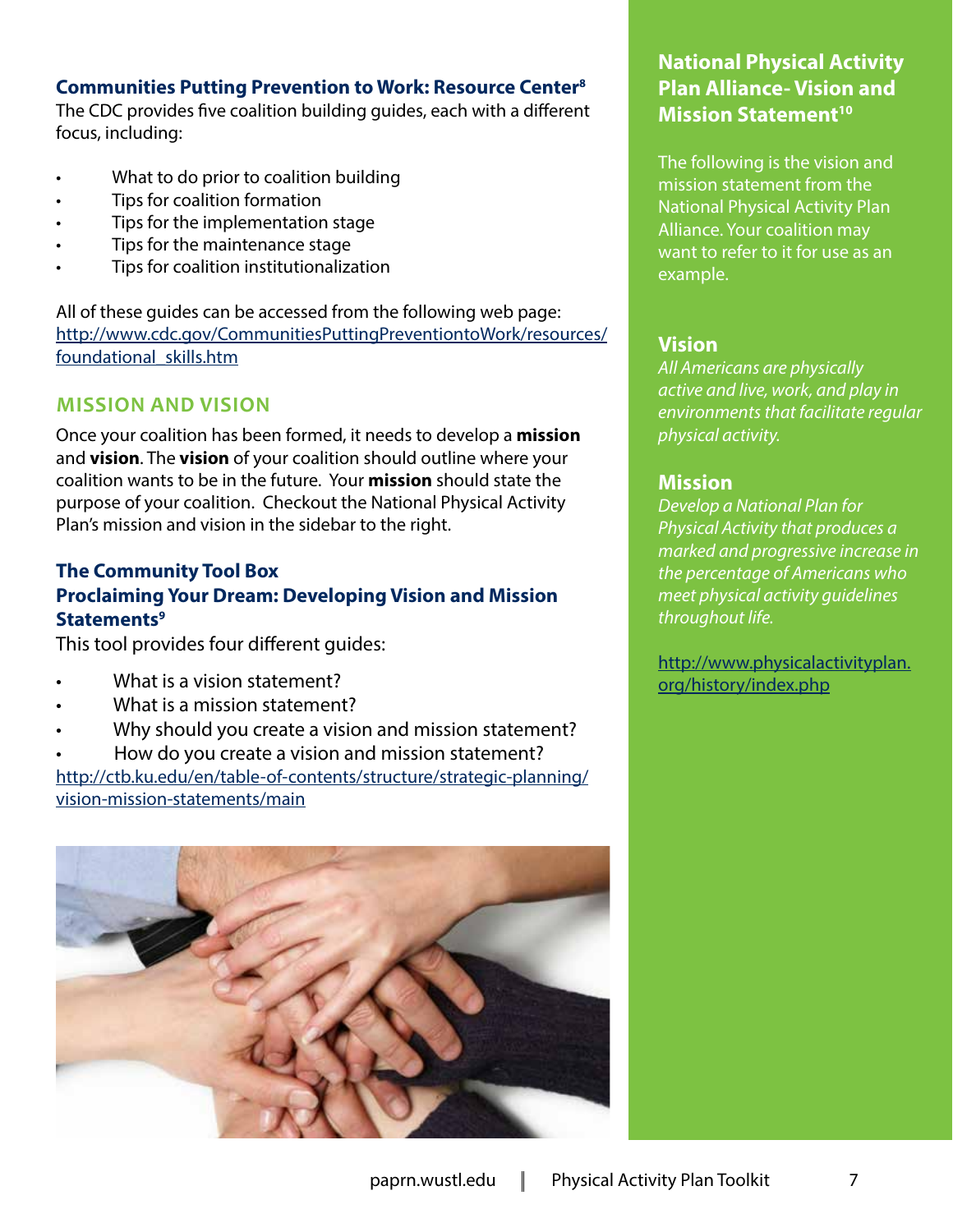# <span id="page-7-0"></span>**Step 2: Conduct a Community Assessment**



### **Introduction**

After the formation of a coalition, an assessment of the target<br>population's current demographic, health and physical activity status is imperative. The community assessment will help the coalition to prioritize intervention strategies and manage available resources. Recommended data to gather includes:

- Subpopulation most likely to be physically active
- Subpopulation at the highest risk for physical inactivity
- Distribution of recreational resources, such as parks and community centers; and walkability of areas
- Policies that hinder or support PA with a focus on the built environment, the school and the work place setting

This step looks at several resources available to PA coalitions. These resources are organized into complementary assessment areas: physical activity levels, demographics, community participation and built environment.

### **Community Resources Assessment**

### **[Strengths, Weaknesses, Opportunities, Threats \(SWOT\)](http://ctb.ku.edu/en/tablecontents/sub_section_main_1049.aspx)**

Community assessment includes determining local physical activity resources, needs and barriers, looking at existing data, and using existing tools to collect necessary data. In a strengths, weaknesses, opportunities and threats (commonly referred to as SWOT) analysis, internal strengths and weaknesses are presented with the external forces of opportunities and threats. A SWOT can be performed by coalition members and complemented by community input. The Community Tool Box offers the following template as well as detailed instructions  $at:^{11}$ 

[http://ctb.ku.edu/en/table-of-contents/assessment/assessing](http://ctb.ku.edu/en/table-of-contents/assessment/assessing-community-needs-and-resources/swot-analysis/main#.Ul1ybVAqjwE)[community-needs-and-resources/swot-analysis/main#.Ul1ybVAqjwE](http://ctb.ku.edu/en/table-of-contents/assessment/assessing-community-needs-and-resources/swot-analysis/main#.Ul1ybVAqjwE)

| <b>INTERNAL</b> |            | <b>EXTERNAL</b> |                |  |
|-----------------|------------|-----------------|----------------|--|
| Strengths       | Weaknesses | Opportunities   | <b>Threats</b> |  |
|                 |            |                 |                |  |
|                 |            |                 |                |  |
|                 |            |                 |                |  |

Source: The Community Tool Box<sup>11</sup>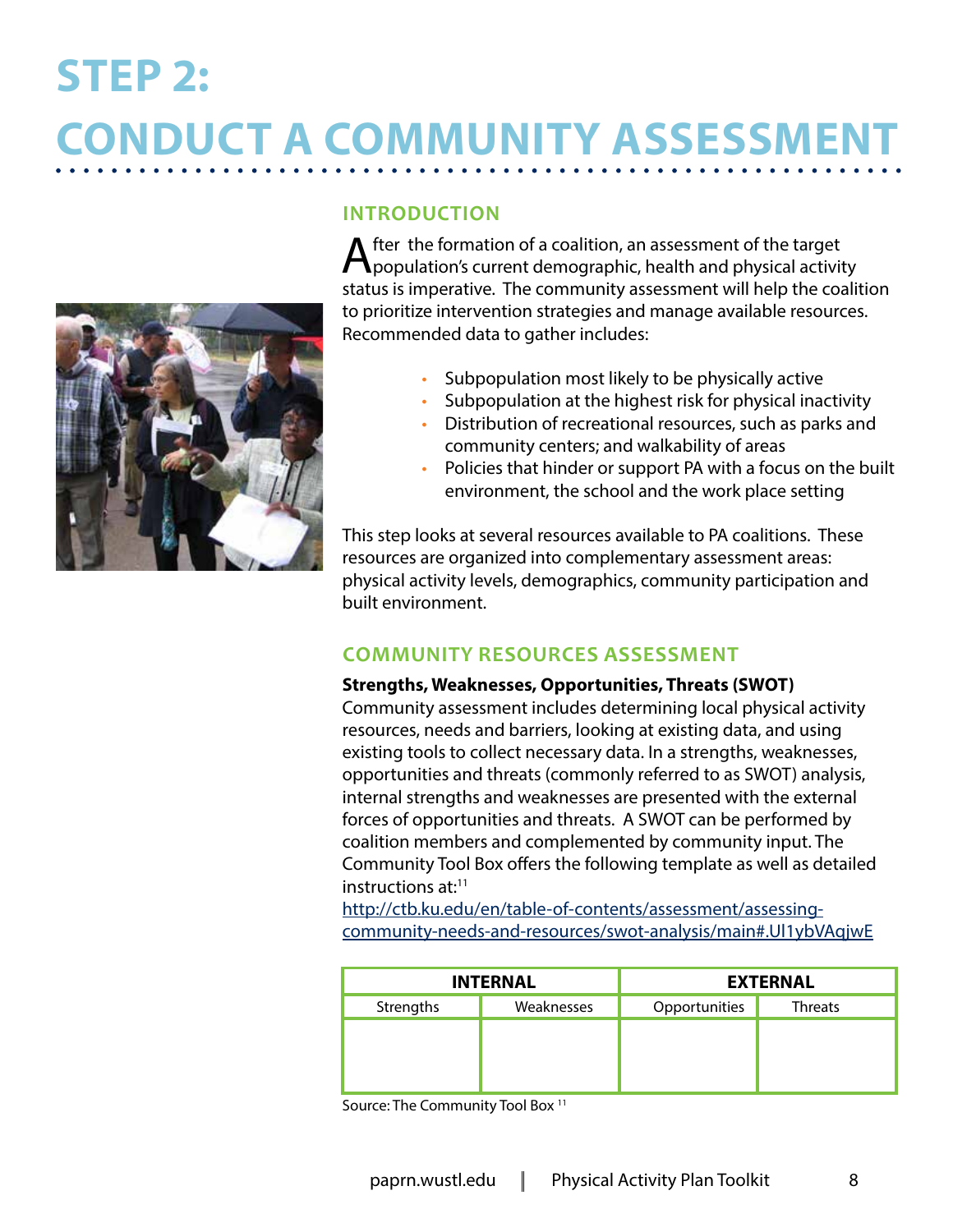### **Physical Activity and Demographic Assessment**

### **Behavioral Risk Factor Surveillance System**

BRFSS is the world's largest on-going telephone health survey system. Their



website provides statewide information on physical activity behavior, including information on: adults and children who participate in 150 minutes or more of aerobic physical activity per week; adults and children who participate in muscle strengthening exercise more than twice a week; and those who meet recommended physical activity guidelines overall for aerobic and muscle strengthening. Results can be



stratified according to age, gender, race, income and education. 12

<http://apps.nccd.cdc.gov/brfss/index.asp>

**Youth Risk Behavior Surveillance System** 

YRBSS monitors six types of health-related behaviors in 9th-12th grade students in the US. One of these measures is inadequate physical activity.<sup>13</sup>

<http://www.cdc.gov/healthyyouth/yrbs/index.htm>

### **Community Health Needs Assessment**

The Community Health Needs Assessment (CHNA) provides users with area demographics and performance indicators associated with The Community Guide, Healthy People 2020, and other sources. CHNA was designed to save health departments (as well as other agencies) resources and time by facilitating the compilation of baseline data.14 <http://www.chna.org/About.aspx>

### **The Diabetes Interactive Atlases**

The Diabetes Interactive Atlases provide county-level, leisure-time physical inactivity prevalence for all states.15 [http://www.cdc.gov/diabetes/atlas/countydata/County\\_](http://www.cdc.gov/diabetes/atlas/countydata/County_EXCELstatelistLTPIA.html) [EXCELstatelistLTPIA.html](http://www.cdc.gov/diabetes/atlas/countydata/County_EXCELstatelistLTPIA.html)

#### **American Community Survey**

The American Community Survey (ACS) provides information about population demographics. ACS is an ongoing statistical survey that samples a representative percent of the population annually, providing information on age and sex, ancestry, disability, work commute, education, employment, family, health insurance, income and earnings, language, origins, population change, poverty, race and ethnicity, and veterans.16

<http://www.census.gov/acs/www/library/>

### **Community Spotlight**

Arizona's State Specific Surveillance

Check to see if your area has existing measures of collecting baseline physical activity data. For example, The Arizona Nutrition and Physical Activity State Plan uses data from their Arizona School Health Education Policy (SHEP). SHEP is a survey sent annually to school principals and lead health educators. The survey provides information concerning "education curricula, programs, policies and framework necessary for the implementation of education courses, and professional preparation of health educators to assess the status of school health education at the middle/junior high and senior high school levels statewide."<sup>17</sup>

[http://physicalactivityplan.org/](http://physicalactivityplan.org/resources/PA-Plans/ArizonaPA.pdf) [resources/PA-Plans/ArizonaPA.pdf](http://physicalactivityplan.org/resources/PA-Plans/ArizonaPA.pdf)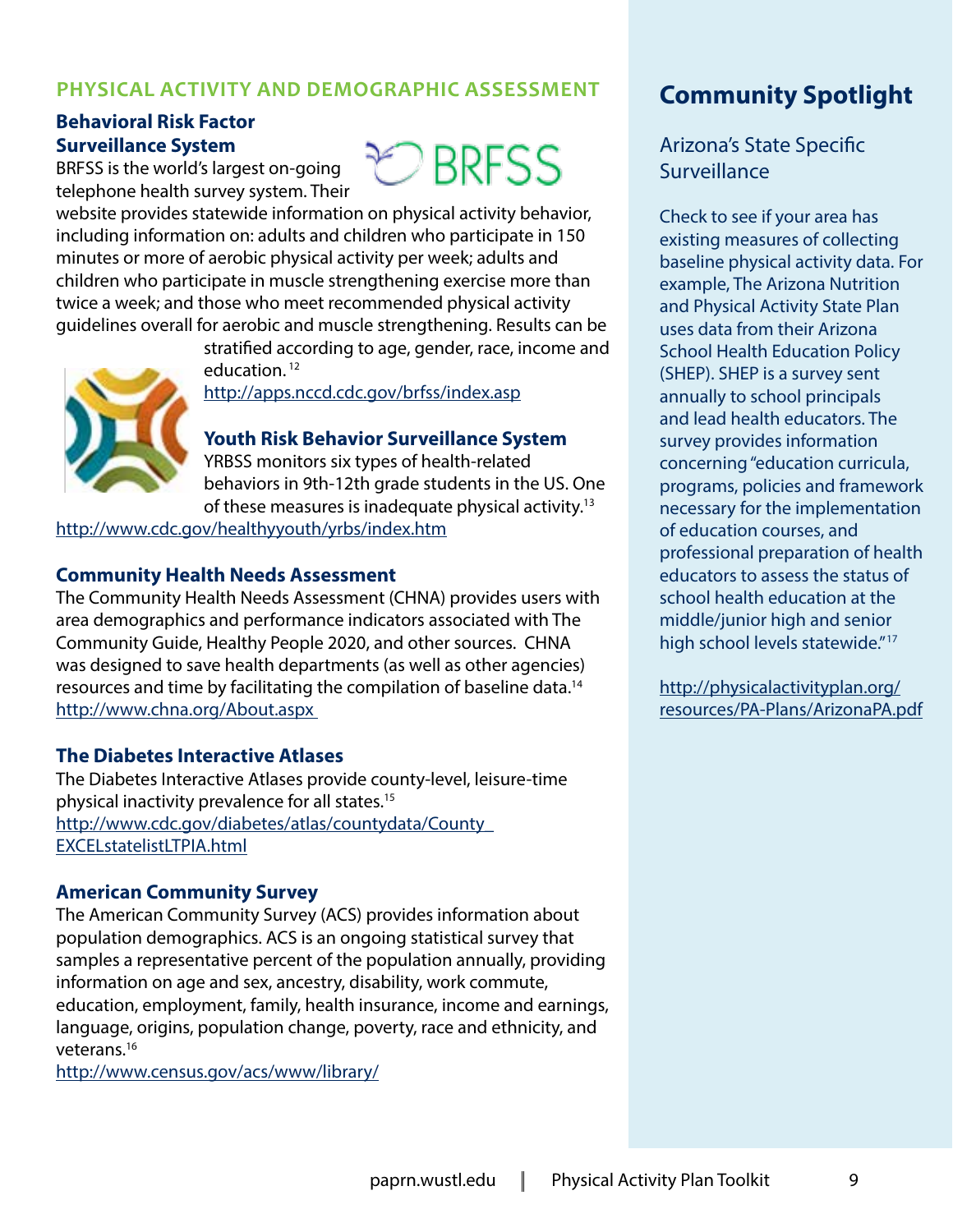

### **Community Participatory Assessment**

### **Champions for Change: Physical Activity Community Assessment**

This short assessment aims to help community members determine what physical activity opportunities are available and accessible.18

<http://www.cachampionsforchange.cdph.ca.gov/en/docs/OurCommunity/HowTo/HandPAAssessment.pdf>

### **Complete Streets Advocacy Toolki[t](http://www.mihealthtools.org/mihc/documents/NorthCountryCommunitiesCompleteStreetsGuide.pdf)**

The assessment developed by the Complete Streets for North County Communities, Michigan. The link is to a toolkit for advocates focusing on the built environment. Pages 8-9 of the toolkit provide a user-friendly complete streets assessment, and page 10 includes a street assessment.<sup>19</sup> <http://www.mihealthtools.org/mihc/documents/NorthCountryCommunitiesCompleteStreetsGuide.pdf>

### **Built environment Assessment**

### **Walkability Checklist**

How walkable is your community? The Walkability Checklist can help you find out. It includes questions to answer, in both English and Spanish, as your explore the streets in your community. In addition this tool gives helpful suggestions to improve walkability. 20 [http://www.nhtsa.gov/Driving+](http://www.nhtsa.gov/Driving)Safety/Pedestrians/Walkability+Checklist

### **Walk Score**

Walk Score is a great online tool designed to objectively assess the walkability of an area by analyzing surrounding features, resulting in a score between 0-100 (100 being the most walkable, or "Walker's Paradise"). Walk Score also allows you to view the bikeability of select cities. <sup>21</sup> <http://www.walkscore.com>

### **Bikeability Checklist**

The Bikeability Checklist helps you determine the bikeability of an area by answering a series of questions about safety, surfaces, intersections and more. Once you determine your bikeability score, you can view the suggested improvements and actions steps contained in the tool.<sup>22</sup>

<http://www.nhtsa.gov/people/injury/pedbimot/bike/bikeability/>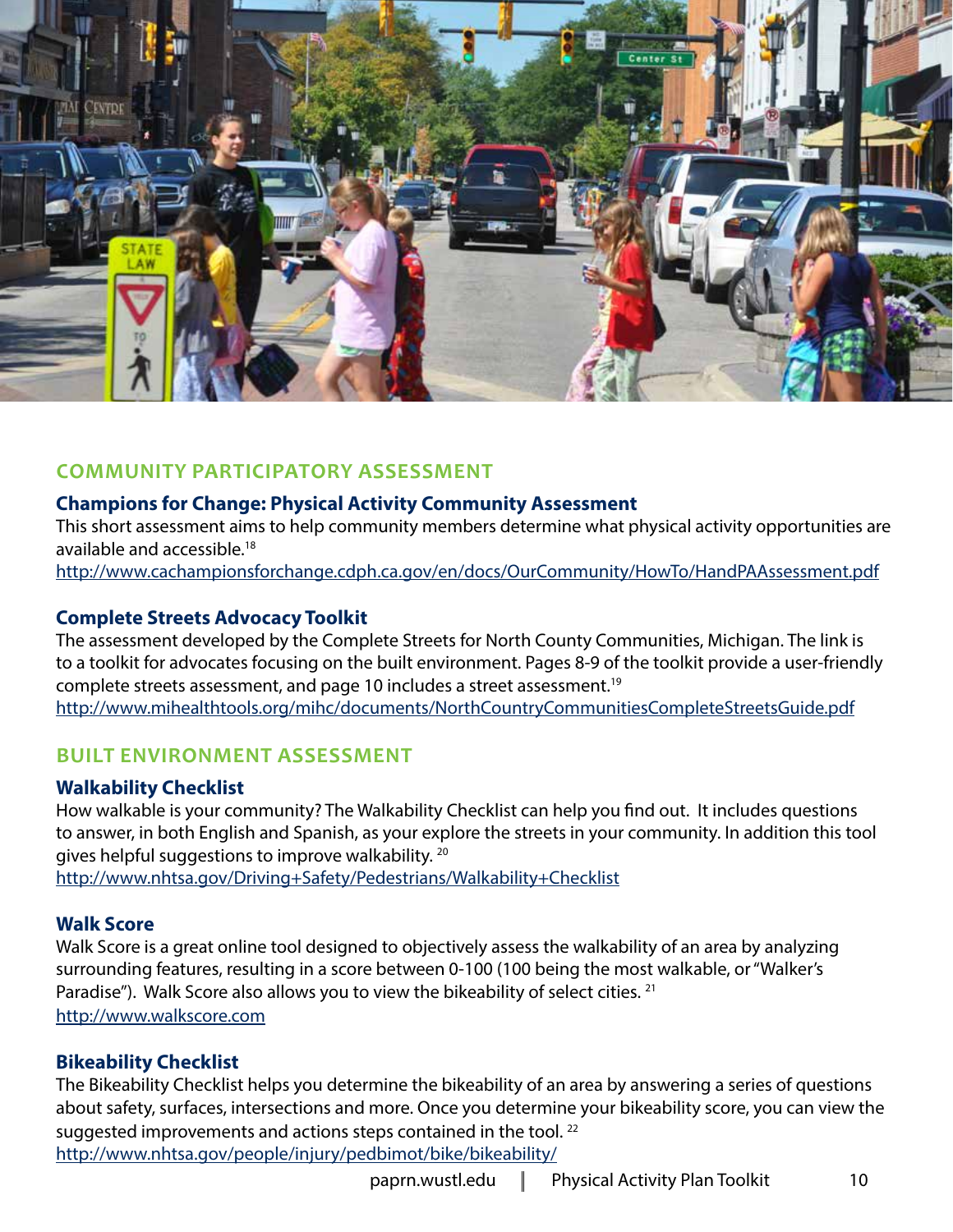## **Community Spotlight**

### **Participatory Assessment**

### **Web-based Brainstorming, West Virginia Physical Activity Plan**

Plan developers delivered a webinar on June 22, 2011, to inform potential contributors about the WV Physical Activity Plan and to invite their contribution regarding the brainstorming of ideas. The webinar included an overview of the National Physical Activity Plan, a summary of the WV plan development process to date, and a request for their participation in brainstorming as the next important step. The primary intent of brainstorming was to produce as many ideas or statements as possible in response to the following prompt:

One specific thing that needs to happen to increase or promote physical activity in West Virginia is…

The brainstorming phase included 154 individuals representing all societal sectors and geographic regions within WV. The participants generated a total of 240 initial ideas or statements that were later systematically reduced by plan developers to eliminate redundancy. For more information on how they conducted this participatory survey, visit their website.23 <http://wvphysicalactivity.org/?pid=4>

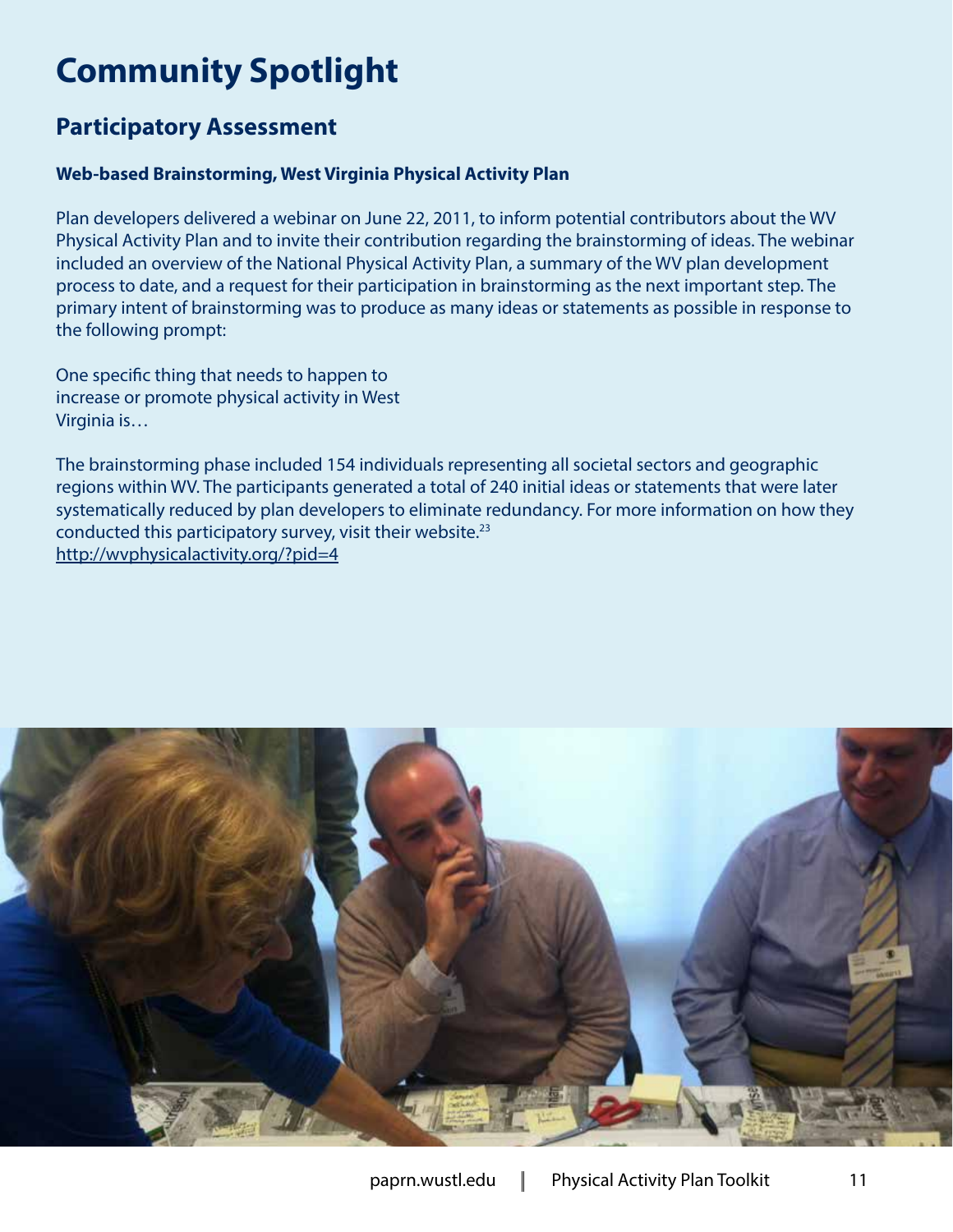## <span id="page-11-0"></span>**Step 3: Develop Goals and Objectives**

### **Introduction**

Once the coalition has completed the community assessment, it is appropriate to establish goals and objectives which are aligned with both the mission and vision of the coalition, and also tailored towards the characteristics of the population and assessment results. This section takes a look at goals and objectives, explaining what they are, and then goes in-depth into the process of writing different types of objectives. The physical activity (PA) plan should include both process and outcome objectives, and also short, medium, and longterm objectives in order to measure progress and modify programming as needed. All well-written objectives should be SMART (Specific, Measurable, Attainable, Relevant and Time-bound).

Take your time crafting objectives for your PA plan, but remember that they can be modified if progress is faster or slower than the coalition anticipates.

### **Goals**

A goal is a statement that explains what the program wishes to accomplish. It sets the fundamental, long-range direction. Typically, goals are broad general statements. Texas's physical activity plan, Active Texas 2020, provides an example:

*In the broadest sense, the goal of ACTIVE TEXAS 2020 is to increase physical activity across the state; more specifically, the goal is to have the majority of Texans meet the US Guidelines for Physical Activity. 24* [https://sph.uth.edu/content/uploads/2012/06/Active-Texas-2020-full.](https://sph.uth.edu/content/uploads/2012/06/Active-Texas-2020-full.pdf) [pdf](https://sph.uth.edu/content/uploads/2012/06/Active-Texas-2020-full.pdf)

### **Good Goals**

This concise, helpful resource from the CDC outlines the two key steps to writing goals and gives some helpful pointers. [http://www.cdc.gov/healthyyouth/evaluation/pdf/ETAGGcardsV421.](http://www.cdc.gov/healthyyouth/evaluation/pdf/ETAGGcardsV421.pdf) [pdf](http://www.cdc.gov/healthyyouth/evaluation/pdf/ETAGGcardsV421.pdf) 

### **Tips for Writing Goals and Objectives**

This resource from Tulane highlights some important practices for goal-writing, and identifies important differences between goals and objectives.

[http://tulane.edu/publichealth/mchltp/upload/Tips-for-writing-goals](http://tulane.edu/publichealth/mchltp/upload/Tips-for-writing-goals-and-objectives.pdf)[and-objectives.pdf](http://tulane.edu/publichealth/mchltp/upload/Tips-for-writing-goals-and-objectives.pdf)

*"A vision without a plan is just a dream. A plan without a vision is just drudgery. But a vision with a plan can change the world."* Proverb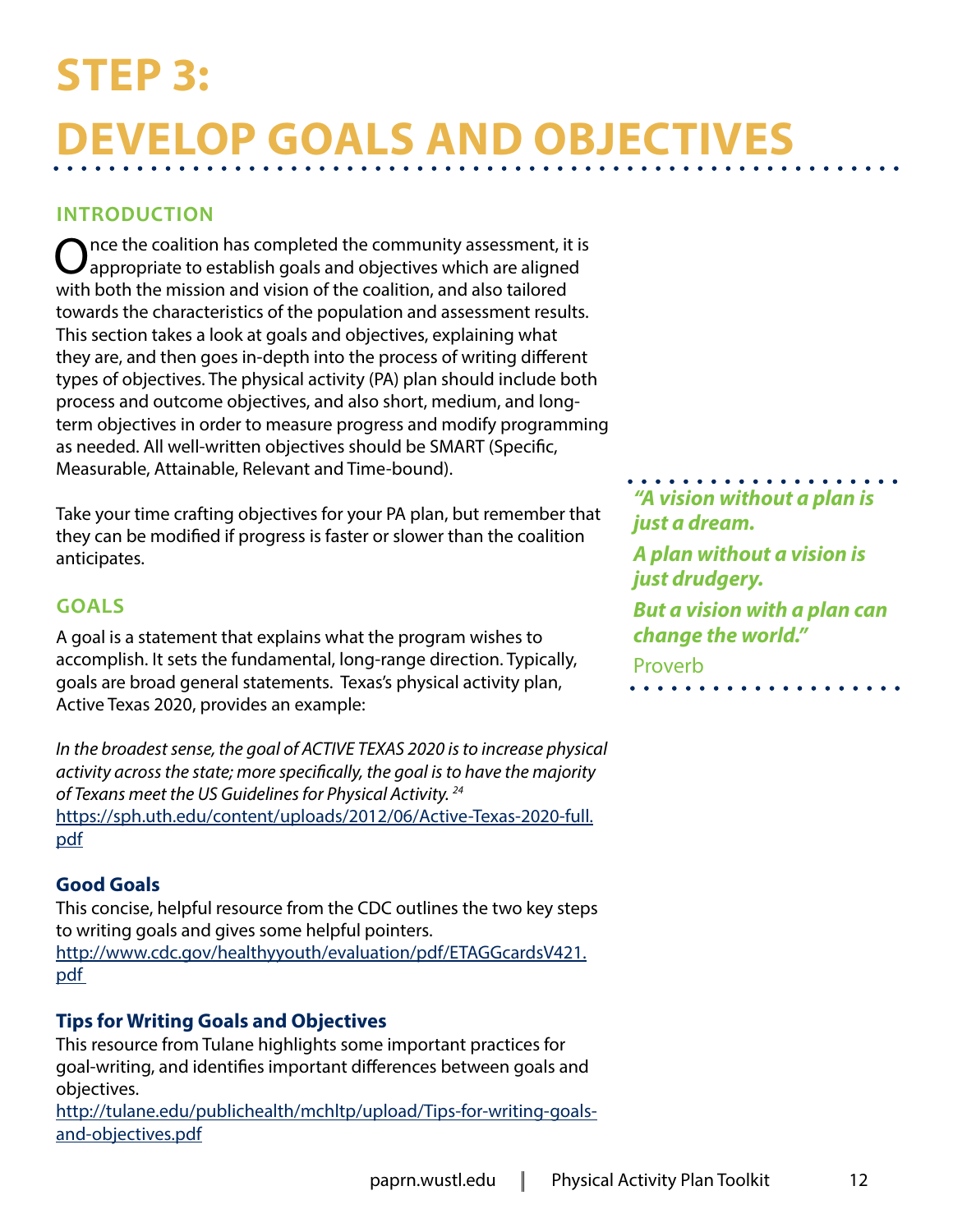### **Objectives**

Objectives break the goal down into smaller parts that provide specific, measurable actions by which the goal can be accomplished. Physical activity plan objectives can be oriented around the target areas of the National Physical Activity Plan (NPAP). Those areas include: Business and Industry; Education; Healthcare; Mass Media; Parks, Recreation, Fitness and Sports; Public Health; Transportation, Land Use and Community Design; and Volunteer and Non-Profit. For more information, check out the NPAP's website. <http://www.physicalactivityplan.org/index.php><sup>25</sup>

### **Process and Outcome Objectives**

The two general types of objectives are process and outcome. Process objectives answer the questions of what and who, while outcome objectives focus on the intended program results. For clear, concise information on process and outcome objectives, the CDC Evaluation Research Team offers a worksheet available at:<sup>26</sup> <http://www.cdc.gov/healthyyouth/evaluation/pdf/brief3b.pdf>

Both the *Iowans Fit for Life* and *Delaware Partners to Promote Healthy Eating and Active Living* state plans provide examples of PA-oriented process and outcome objectives, on pages 35 and 23, respectively.<sup>27,28</sup>

[http://www.idph.state.ia.us/iowansfitforlife/common/pdf/activity\\_plan.](http://www.idph.state.ia.us/iowansfitforlife/common/pdf/activity_plan.pdf) [pdf](http://www.idph.state.ia.us/iowansfitforlife/common/pdf/activity_plan.pdf)

[http://dhss.delaware.gov/dhss/dph/dpc/files/pano\\_comp\\_plan-09.pdf](http://dhss.delaware.gov/dhss/dph/dpc/files/pano_comp_plan-09.pdf)

### **Short-Term, Intermediate, Long-Term Objectives**

Objectives should also touch on short-term, intermediate and longterm time periods.

- **• Short-Term Objectives** specify the short-term results that need to occur to bring about sustainable long-term changes. For example, changes in knowledge need to take place first in order to bring about long-term changes in physical activity behavior. As a general rule, the time frame for short-term objectives can be as short as 2–3 months to around 1 year.
- **• Intermediate Objectives** typically result from and follow short-term outcomes and often look ahead 1 -2 years. Intermediate objectives act as stepping stones and can help maintain motivation to achieve the long-term objectives.
- **• Long-term Objectives** specify the outcomes or changes needed to achieve the overall goal, such as an increase in the number of children walking to school or changes in health status resulting from the implementation of a public policy or environmental changes supporting physical activity. The time frame for the achievement of long-term objectives is usually 2–5 years.

*"You've got to think about the 'big things' while doing small things so that all the small things go in the right direction."*

Alvin Toffler American Writer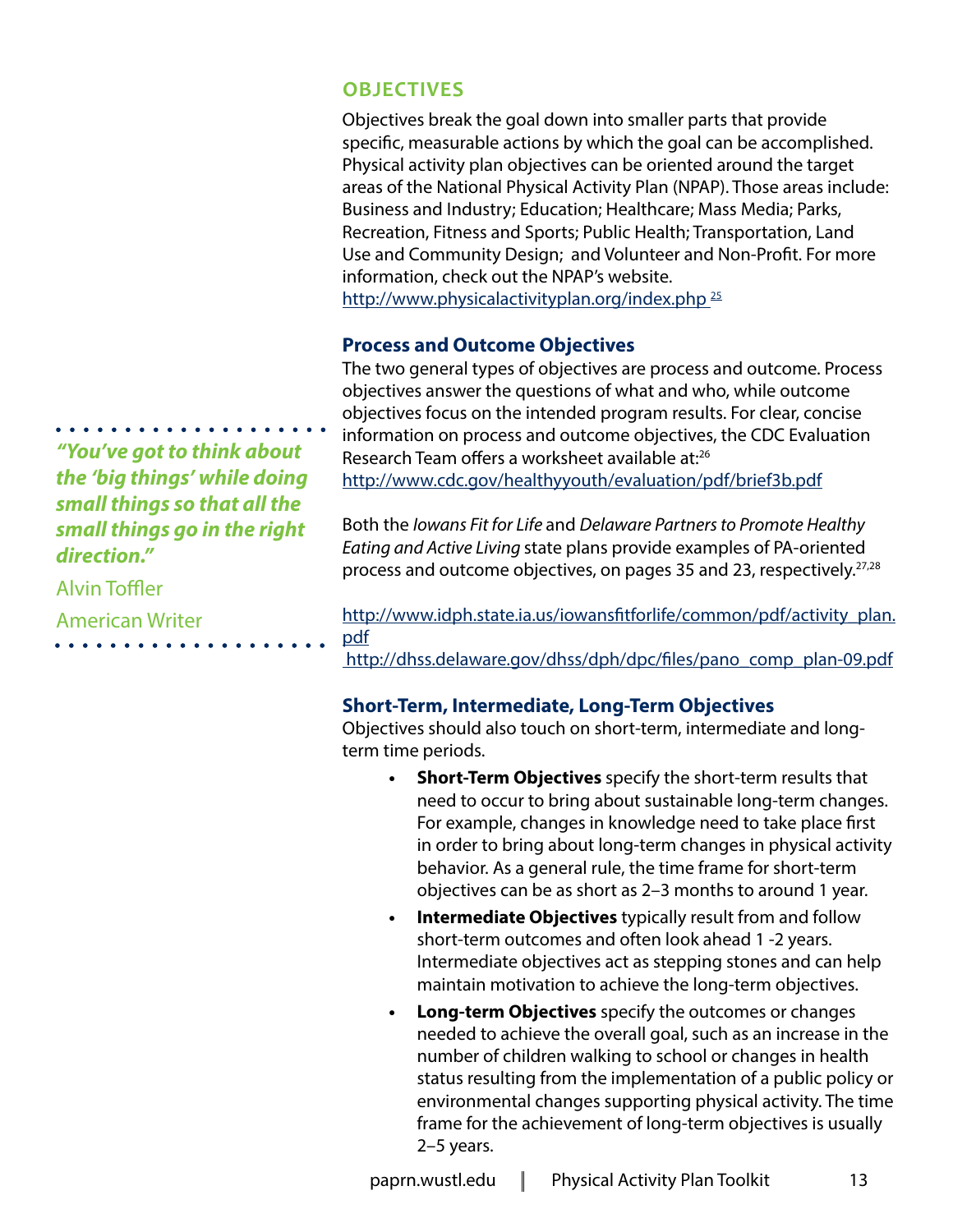### **Community Spotlight**

The Ohio Obesity Prevention Plan gives examples of objectives divided in a similar manner (they use the terms "immediate, short-term and long-term"), which can be found on pages 14, 16 and 17.<sup>26</sup> A few examples from the Ohio Obesity Prevention Plan are shown below.

#### **Short-term**

• By Dec. 31, 2009, identify additional inter-agency partnerships for opportunities to promote progress toward the plan.

#### **Intermediate**

• By Dec. 31, 2011, identify best practices and develop resources for employers to improve physical activity at worksites, including worksite facilities (i.e. showers on site), work day flexibility and incentives for physical activity, policies and activities.

### **Long-term**

• By Dec. 31, 2014, develop and make recommendations to state government related to policy and funding for communities that limit sprawl and reward comprehensive planning efforts that support improved built environments and encourage pedestrian-friendly communities.

To see all of the objectives from Ohio's plan, click on the link below and scroll to pages 14 -18.<sup>29</sup>

[http://www.healthyohioprogram.org/~/media/HealthyOhio/ASSETS/Files/obesity/](http://www.healthyohioprogram.org/~/media/HealthyOhio/ASSETS/Files/obesity/ohioobesitypreventionplan.ashx) [ohioobesitypreventionplan.ashx](http://www.healthyohioprogram.org/~/media/HealthyOhio/ASSETS/Files/obesity/ohioobesitypreventionplan.ashx)

### **SMART Objectives**

A well-written objective will address who is going to do what, when, and to what extent. A different way to look at objective writing is to ensure that they are SMART: Specific, Measurable, Attainable, Relevant, and Time-bound. For more information on writing SMART objectives, see the C*DC Program Evaluation Guide: Writing SMART Objectives*. It is "intended to help states develop realistic and measurable objectives." The SMART section begins on the third page.<sup>30</sup>

[http://www.cdc.gov/dhdsp/programs/nhdsp\\_program/evaluation\\_guides/smart\\_objectives.htm](http://www.cdc.gov/dhdsp/programs/nhdsp_program/evaluation_guides/smart_objectives.htm)

For more examples of SMART objectives from state plans, see the following:

Kentucky Nutrition and Physical Activity State Plan 2005, pgs. 44-45<sup>31</sup> <http://fitky.org/> Moving South Carolina Towards a Healthy Weight, Appendices pg. 2<sup>32</sup> <http://www.scdhec.gov/health/chcdp/obesity/docs/StatePlanComplete.pdf> Georgia's Nutrition & Physical Activity Plan, pg. 29<sup>33</sup> <http://beproactivefoundation.org/media/6a9a857bc6e14cbdffff8020ffffd523.pdf>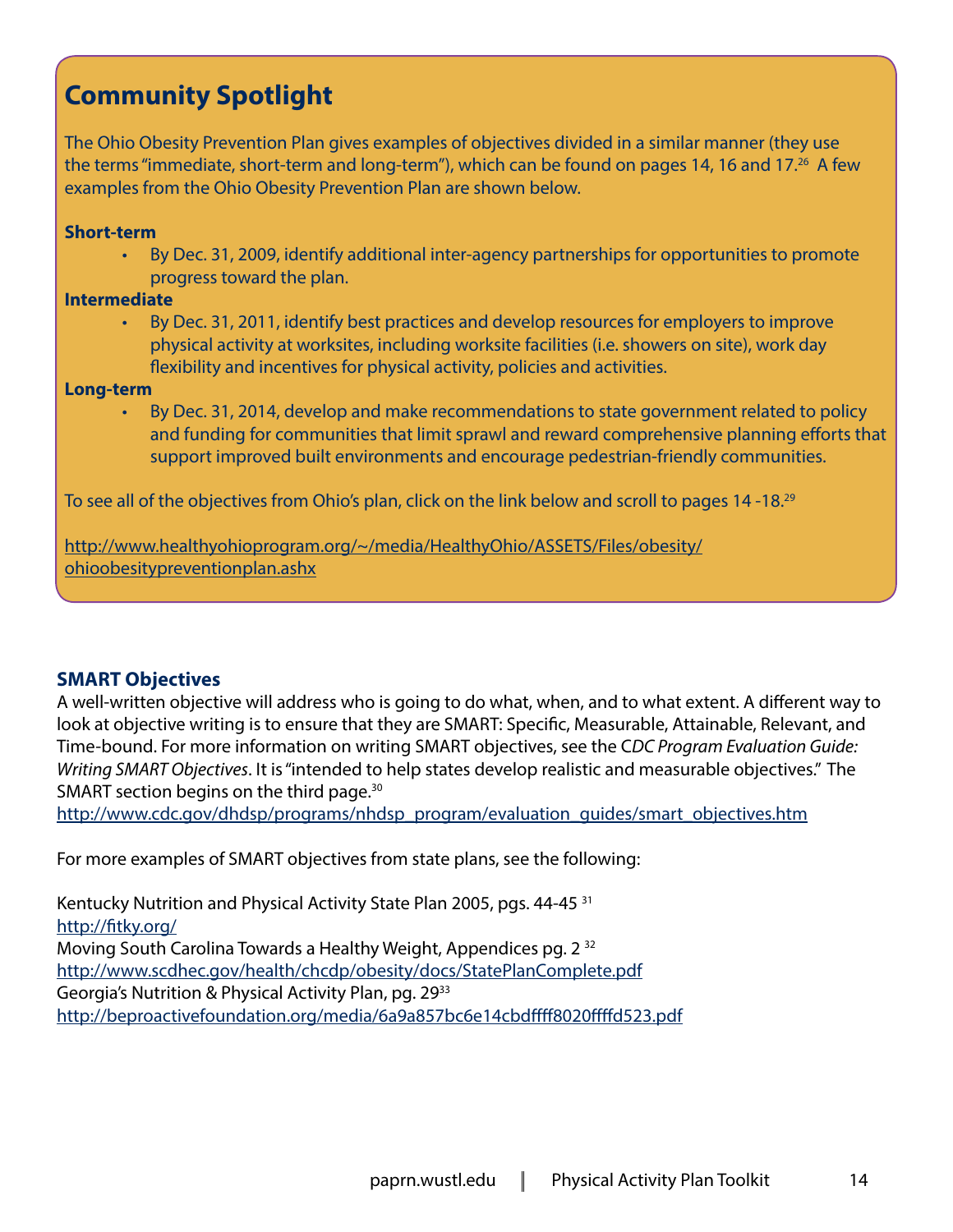| Specific                                        | <b>Measurable</b>                               | <b>Attainable</b>                                                                                                 | Relevant                                                                     | Time-bound                                      |
|-------------------------------------------------|-------------------------------------------------|-------------------------------------------------------------------------------------------------------------------|------------------------------------------------------------------------------|-------------------------------------------------|
| What exactly are<br>we going to do for<br>whom? | Is it quantifiable<br>and can we<br>measure it? | Can we get it<br>done in the<br>proposed time<br>frame with the<br>resources and<br>support we have<br>available? | Will this objective<br>have an effect on<br>the desired goal<br>or strategy? | When will this<br>objective be<br>accomplished? |

### **Additional Resources**

### **Tip Sheet: Writing Measurable Objectives**

This tip sheet from the Victoria Department of Health gives specific advice on useful vocabulary for creating each type of objective.<sup>34</sup>

<http://www.health.vic.gov.au/regions/southern/downloads/Tip-sheet-writing-measurable-objectives.pdf>

### **Guidelines for School and Community Programs to Promote Lifelong Physical Activity Among Young People**

Published in 1997, these guidelines include many specific physical activity objectives (for examples, see page  $5$ ). $35$ 

<http://www.cdc.gov/mmwr/PDF/rr/rr4606.pdf>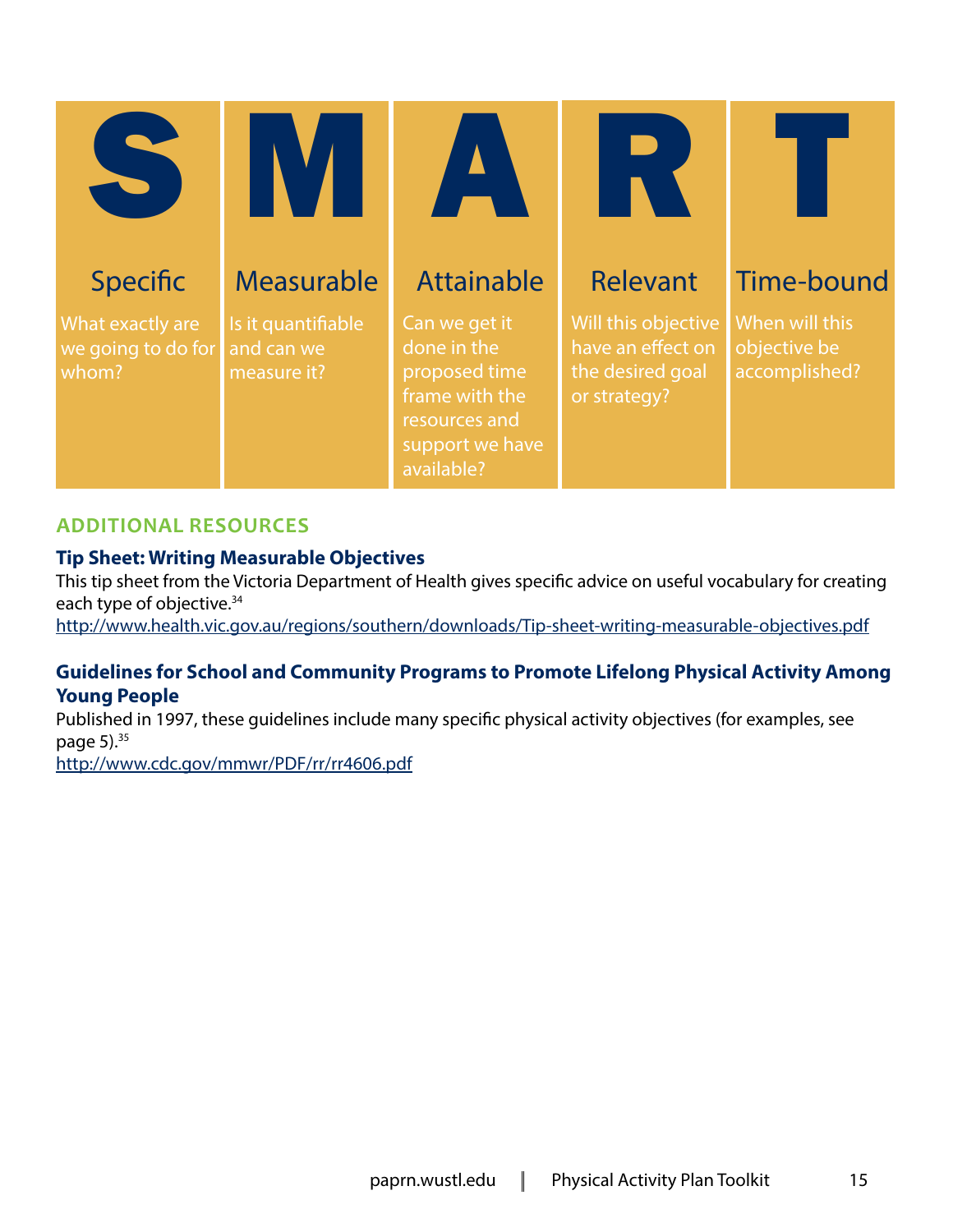# <span id="page-15-0"></span>**Step 4: Select Intervention Strategies**

### **Introduction**

After the objectives have been completed, the next step is to select<br>
intervention strategies to guide the actions of the physical activity coalition. Intervention strategies are based on SMART objectives; successfully implementing strategies and associated projects will lead to the completion of objectives, and ultimately help the coalition to reach their major goals.

Intervention strategies should be evidence-based and tailored to the ethnic and cultural groups in your community.

As mentioned in step 3, the National Physical Activity Plan includes intervention strategies that can be classified into eight sectors:

- Business and Industry
- **Education**
- Health Care
- Mass Media
- Parks, Recreation, Fitness and Sports
- Public Health
- Transportation, Land Use, and Community Design
- Volunteer and Non-Profit<sup>36</sup>

For more information, visit the National Physical Activity Plan Website: <http://www.physicalactivityplan.org/theplan.php>

The following pages include several successful intervention strategies that can be used as a reference or as inspiration.

### **Evidence-Based Intervention Approaches**

### **The Community Guide to Preventive Services (The Community Guide)**

The Community Guide provides systematic reviews of physical activity interventions in the following areas:

- 1. Campaigns and Informal Approaches
- 2. Behavioral and Social Approaches
- 3. Environmental and Policy Approaches

Under each approach are specific intervention strategies as well as information regarding supporting evidence.<sup>37</sup> <http://thecommunityguide.org/pa/index.html>

### Spotlight on Education, Parks, and **Transportation**

Safe Routes to School

In summer 2007, the city of Columbia, MO received a \$15,725 Safe Routes to School (SRTS) grant through the Missouri Department of Transportation. Parents, teachers and residents attended a community meeting to determine how to take advantage of the underutilized community park located behind the school. The attendees concluded that if the school officials rerouted the buses to drop off the children at the park, the children could walk less than 10 minutes through the park to reach the school. To ensure the safety of the children, students from nearby Columbia College volunteered to monitor the children as they walked through the park to school. The school is working with the Department of Transportation to see the street next to West Boulevard Elementary become a one-way street as well as plant traffic- calming devices.<sup>38</sup>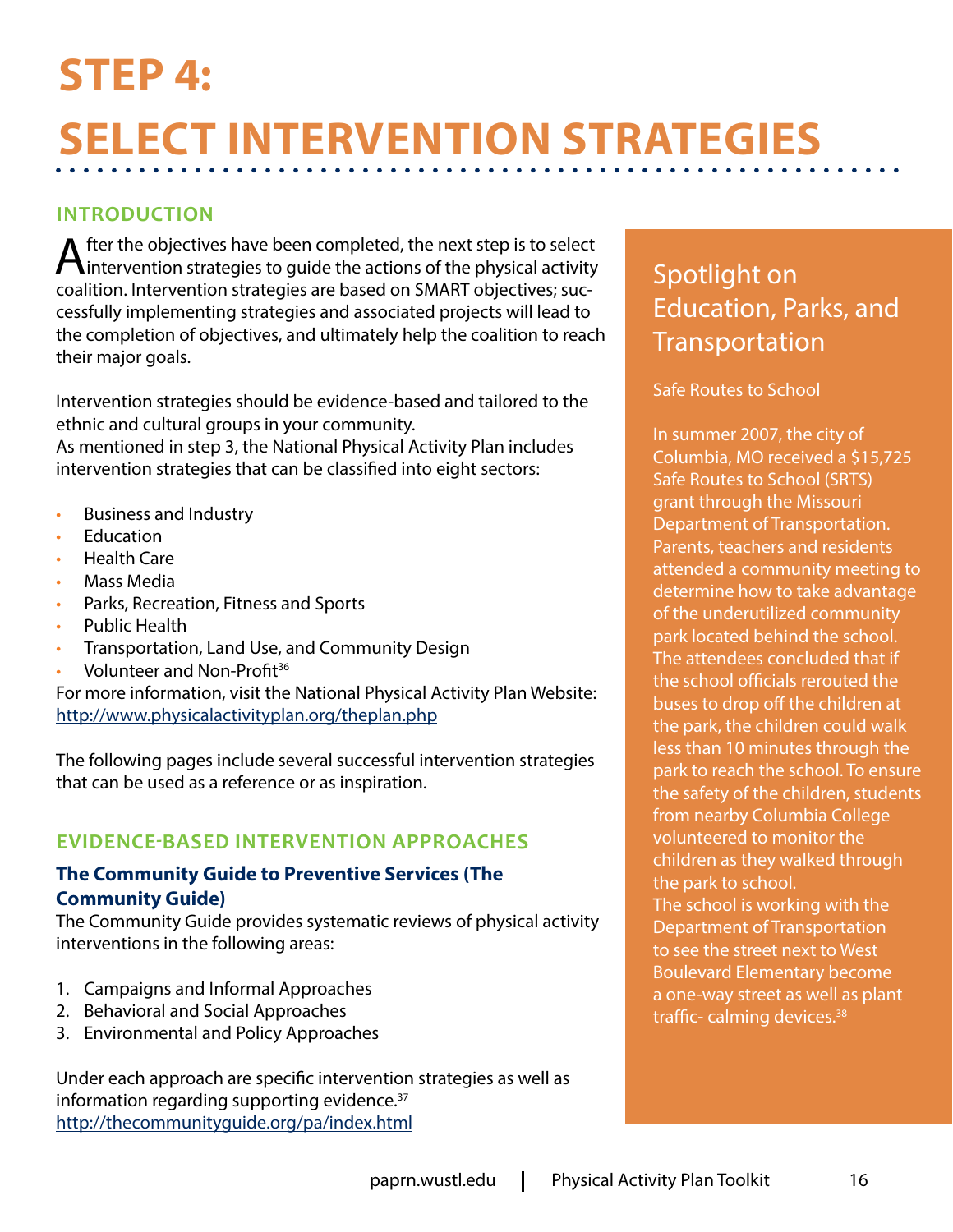### **Wheeling Walks**

This webpage gives information on how the Wheeling Walks intervention- one which strives for physical activity in older adult populations- was implemented. It touches on the resources needed, intended audience, and provides links to studies published regarding the program.<sup>39</sup>

<http://rtips.cancer.gov/rtips/programDetails.do?programId=234167>

### **Safe Routes to School**

This program began in 1997, and has expanded to all 50 states. Their webpage includes information regarding funding, training, and programming tools.40

<http://www.saferoutesinfo.org/about-us/mission-and-history>

### **National Complete Streets Coalition**

This website provides the basics of Complete Streets initiatives, an atlas of where complete street planning has and is occurring, as well as a presentation online and resources for further information.41 [http://www.smartgrowthamerica.org/complete-streets/complete](http://www.smartgrowthamerica.org/complete-streets/complete-streets-fundamentals)[streets-fundamentals](http://www.smartgrowthamerica.org/complete-streets/complete-streets-fundamentals)



### Policy Spotlight

### Complete Streets Act of 2009

Building complete streets will help address some of the most pressing issues facing our country today—climate change, the obesity epidemic, air quality, safety, congestion, and many more by giving people transportation options and reducing reliance on cars. The Complete Streets Act of 2009 requires state and local transportation planners to consider the needs of all users bicyclists, pedestrians, motorists, bus riders—when designing transportation facilities funded with federal dollars. On April 24, 2009 Delaware Governor Markell signed Executive Order Number Six requiring the creation of a Delaware Complete Streets Policy by September, 2009. This policy will focus not just on individual roads, but changing the decisionmaking and design process and will recognize that all streets are different and user needs should be balanced in order to ensure that the solution will enhance the community.

*Delaware Department of Transportation Delaware Partners to Promote Healthy Eating and Active Living: Physical Activity, Nutrition and Obesity Prevention Comprehensive Plan42*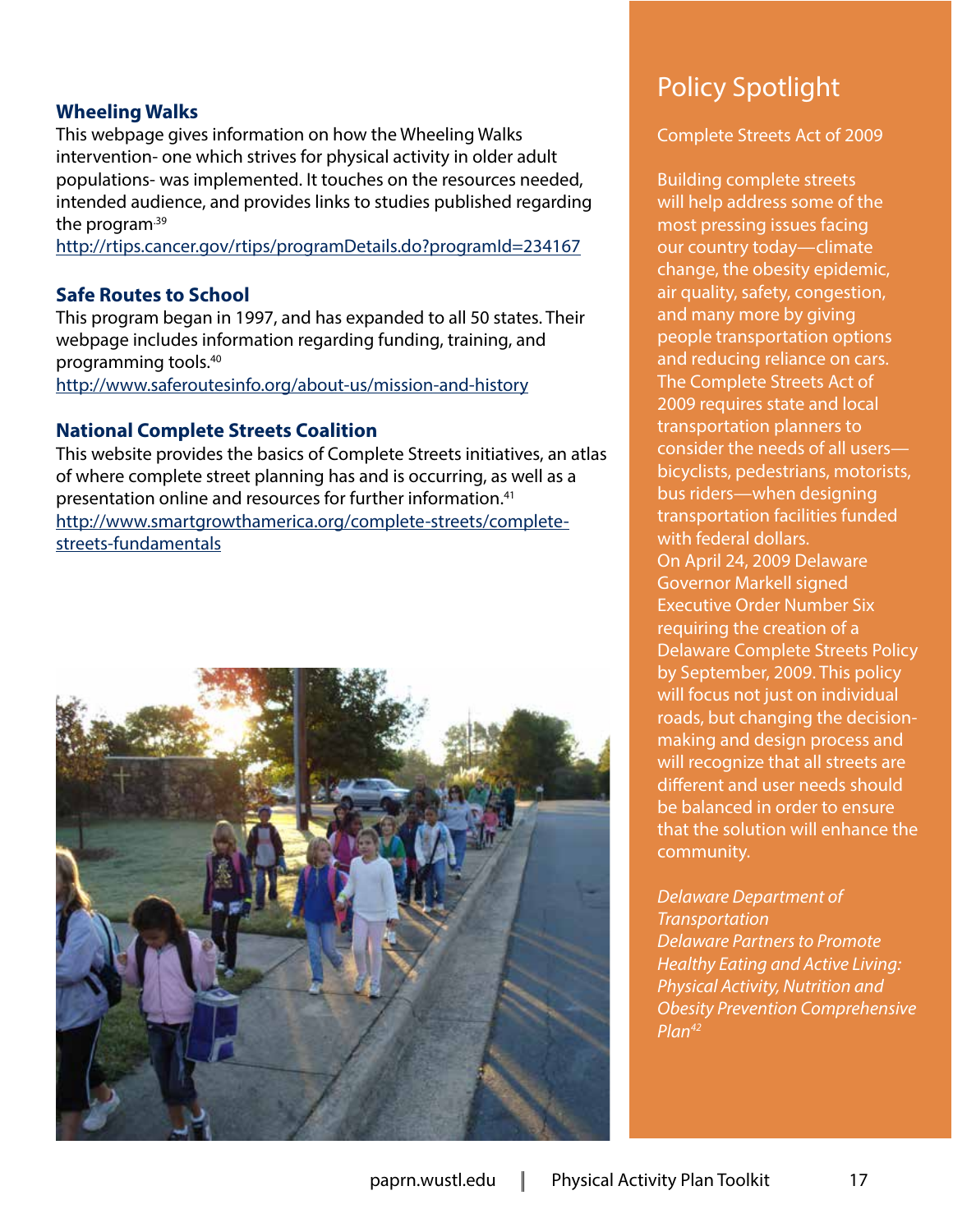### **Industry spotlight: Safeway**

In 2005, the grocery giant, Safeway, began Safeway's Healthy Measures program, an employee wellness program that was so successful it has gained nationwide attention.

Their program included the following:

- A 17,000 square foot, state-of-the-art fitness center on their corporate campus
- Discounts at national fitness centers
- An online tool that helps employees make the most of their healthcare benefits by making healthcare costs transparent
- Medical decision support through MedExpert, an independent, medical information company

Of the 5,334 employees who participated, 18,734 pounds were lost, 44% improved their glucose levels, 63% improved their blood pressure, 47% improved their cholesterol levels and 15% improved their Body Mass Index (BMI). Safeway, a self-insured employer, has kept their per capita health-care costs flat, while American companies have seen a 38% increase in healthcare expenditures.<sup>43</sup>

<http://csrsite.safeway.com/people/employees/health-wellness/>

### **Open Streets**

Open streets initiatives close streets to cars and open up to nonmotorized vehicles. Over 80 initiatives have been recorded in North America. Their website provides information covering every aspect of how to implement an open street program in any state.<sup>44</sup> <http://openstreetsproject.org/>

### **Interventions on Diet and Physical Activity: What Works**

The World Health Organization details international interventions on diet and physical activity in a summary report and includes the following categories: policy and environment, mass media, schools, workplace, community-based interventions, primary health care, older adults and religious settings. Evidence-based intervention information is provided. The aim of the interventions is to reduce the risk of noncommunicable diseases.45

<http://www.who.int/dietphysicalactivity/whatworks/en/>

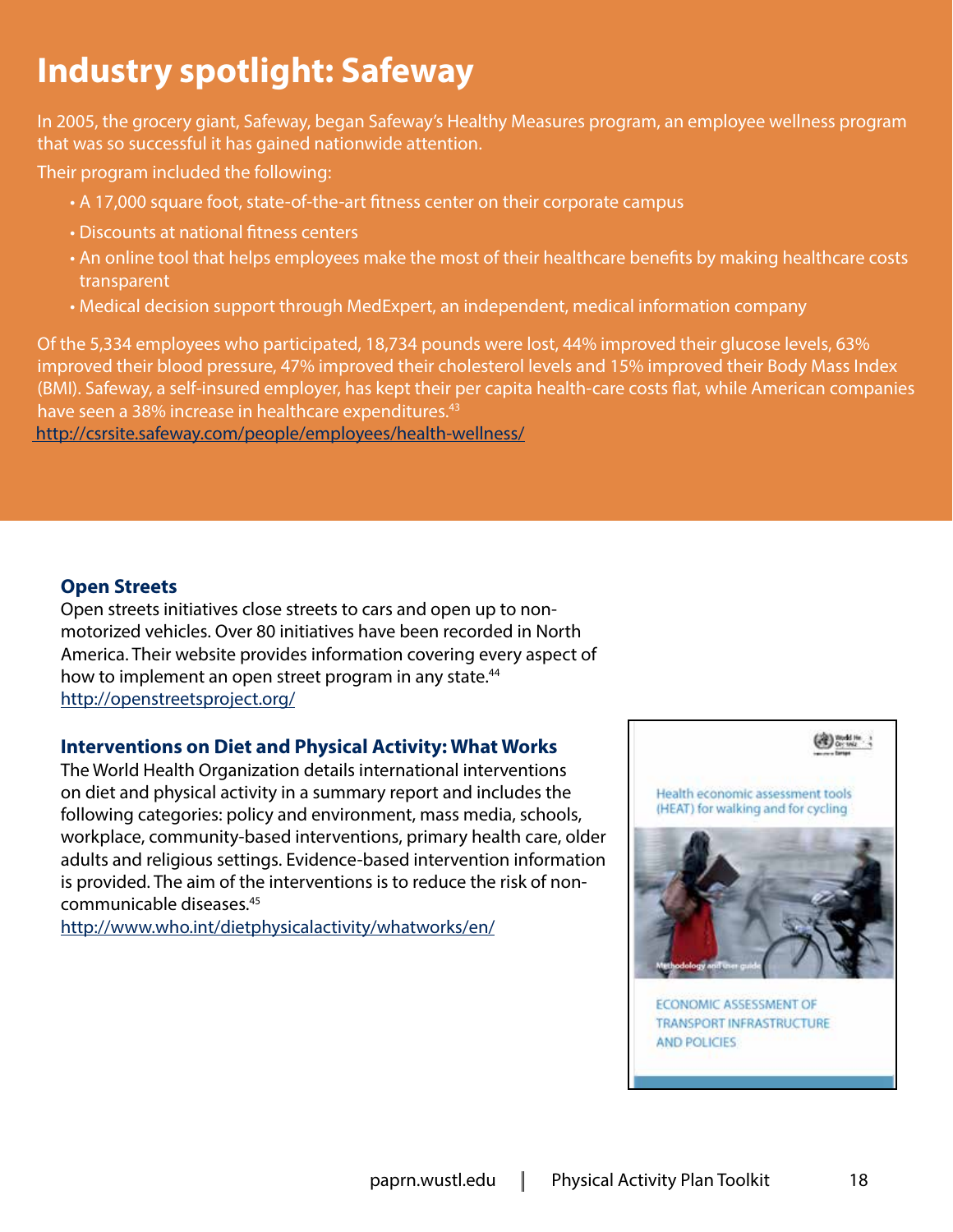### **[HEAT](http://www.euro.who.int/en/what-we-do/health-topics/environment-and-health/Transport-and-health/activities/promotion-of-safe-walking-and-cycling-in-urban-areas/quantifying-the-positive-health-effects-of-cycling-and-walking/health-economic-assessment-tool-heat-for-cycling-and-walking)**

Health Economic Assessment Tools for walking and cycling This document can be useful at many stages in the planning process; community assessment, implementation of strategies, and also evaluation. It includes planning and interventions to increase the amount of walking and cycling in a community. According to the website, the booklet summarizes "the methodology for the economic assessment of transport infrastructure and policies in relation to the health effects of walking and cycling; systematic reviews of the economic and health literature; and guidance on applying the health economic assessment tools and the principles underlying it." The guide, sponsored by the World Health Organization, can be accessed at:<sup>46</sup> <http://www.heatwalkingcycling.org>



### Healthcare Spotlight

Behavioral and Social Approaches to Increase Physical Activity: Individually-Adapted Health Behavior Change **Programs** 

Individually-adapted health behavior change programs to increase physical activity teach behavioral skills to help participants incorporate physical activity into their daily routines. The programs are tailored to each individual's specific interests, preferences, and readiness for change. A health-care setting can be ideal for such a program.

These programs teach behavioral skills such as:

- Goal-setting and selfmonitoring of progress toward those goals
- Building social support for new behaviors
- Behavioral reinforcement through self-reward and positive self-talk
- Structured problem solving to maintain the behavior change
- Prevention of relapse into sedentary behavior<sup>47</sup>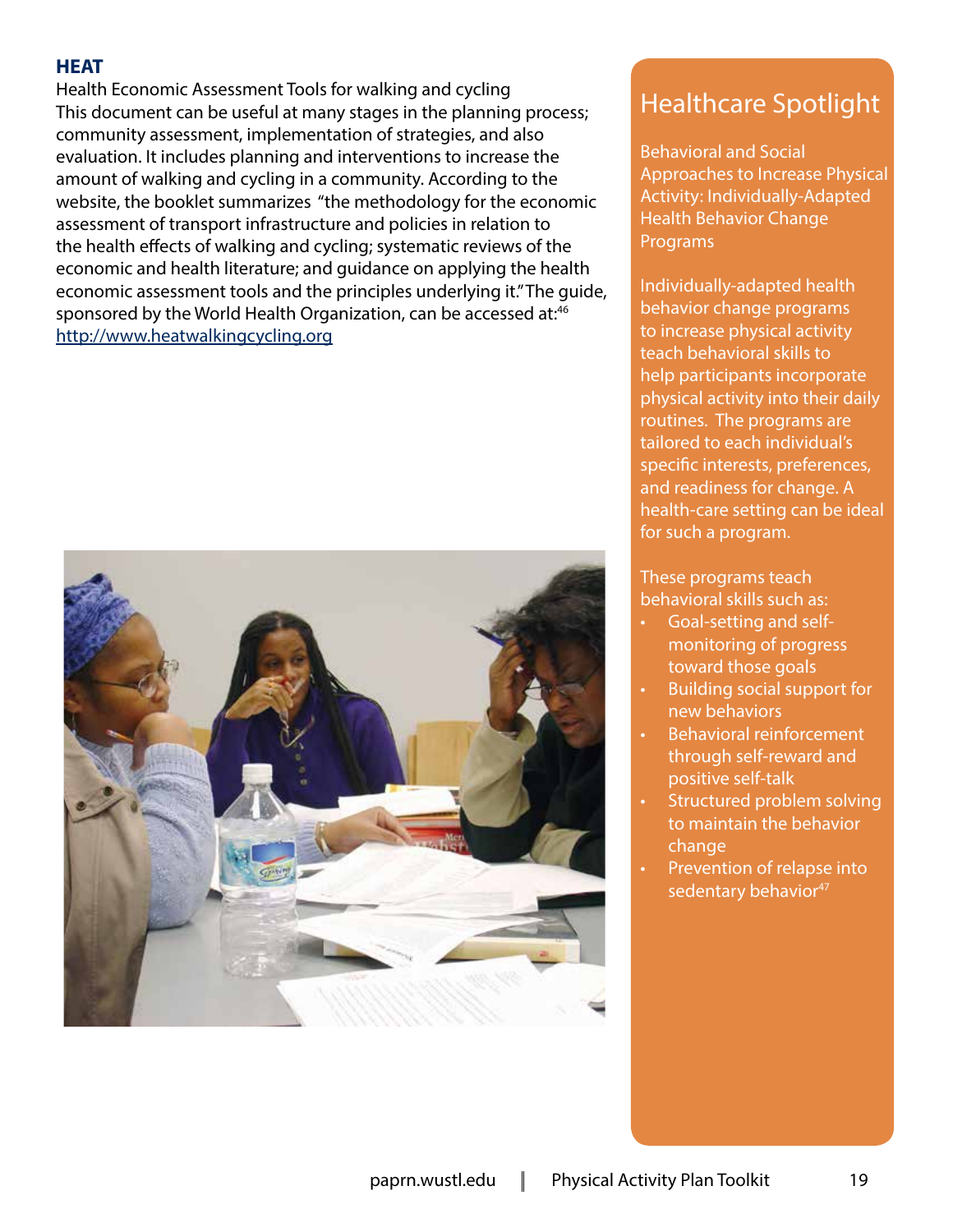## <span id="page-19-0"></span>**Step 5: Create an Evaluation Plan**

### **Introduction**

The development of an evaluation plan is a crucial element of any intervention- an element which is<br>commonly overlooked or hastily prepared. The evaluation of the physical activity plan should be created during the planning phase, prior to implementation. This evaluation should be based off of the plan's stated goals and objectives (see step 3). The evaluation will be a tool in assessing whether or not these goals and objectives have been achieved.

The evaluation plan helps the coalition see the big picture along with the details, so that resources can be identified early on. This is a fluid document which will change based on budget, resources, objectives and accomplishments.

The evaluation should address both process and outcome measures. Process evaluation focuses on the quality and implementation of interventions and activities, whereas outcome evaluation concentrates on assessing the achievement of selected outcomes of activities and interventions. Outcome evaluation should be built on process evaluation.

### **Guides to Program Evaluation**

### **Physical Activity Evaluation Handbook**

The Centers for Disease Control and Prevention (CDC) have identified six steps which are pivotal to the development of an evaluation plan in their Physical Activity Evaluation Handbook.47 This useful document can be found at:<http://www.cdc.gov/nccdphp/dnpa/physical/handbook/pdf/handbook.pdf>

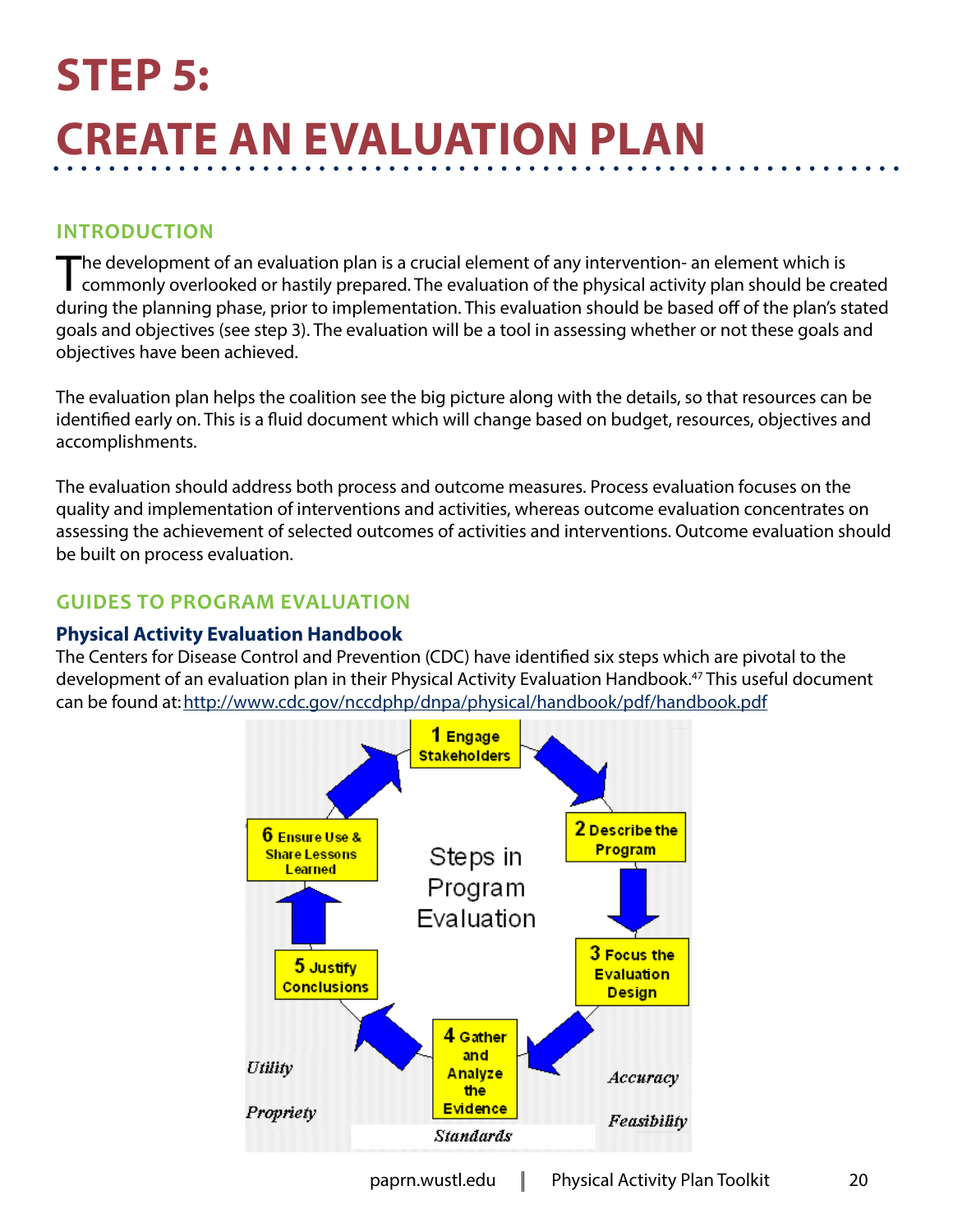### **Developing an Effective Evaluation Plan**

That framework is taken from a more comprehensive workbook, also published by the CDC. This workbook is intended for "health program managers, administrators and evaluators." This tool includes a description of how to write an effective evaluation plan as well as exercises, worksheets, tools and resources for staff and stakeholders. It can be accessed at:49

<http://www.cdc.gov/obesity/downloads/CDC-Evaluation-Workbook-508.pdf>

### **Evaluation of State Nutrition, Physical Activity, and Obesity Plans**

The CDC also has created a technical assistance manual for states to use and offers quidance on evaluation.<sup>50</sup> <http://www.cdc.gov/obesity/downloads/EvaluationofStateNPAOPlans.pdf>

### **Basic Guide to Program Evaluation**

This guide is intended for planning and implementing an evaluation process for for-profit or nonprofit programs and discusses the various types of evaluations that can be applied to programs (i.e. goals-based, process-based, outcomes-based).51

<http://managementhelp.org/evaluation/program-evaluation-guide.htm>

### **Indicator development**

### **Using Indicators for Program Planning and Evaluation**

Outcome indicators are specific, measurable, observable characteristics or changes that will represent achievement of an outcome. A document which can aid in the development of indicators and their use in conjunction with a logic model, published by the CDC, can be found at:<sup>52</sup>

[http://www.cdc.gov/dhdsp/programs/nhdsp\\_program/evaluation\\_guides/docs/Using\\_Indicators\\_](http://www.cdc.gov/dhdsp/programs/nhdsp_program/evaluation_guides/docs/Using_Indicators_Evaluation_Guide.pdf) [Evaluation\\_Guide.pdf](http://www.cdc.gov/dhdsp/programs/nhdsp_program/evaluation_guides/docs/Using_Indicators_Evaluation_Guide.pdf)

### **Example of an Evaluation Worksheet**

Use the example below as a guide to creating and completing your own evaluation worksheet.

| <b>Worksite Wellness</b>                                                                   |                                                                                                                                                                                                     |                              |                                                                                              |  |  |  |
|--------------------------------------------------------------------------------------------|-----------------------------------------------------------------------------------------------------------------------------------------------------------------------------------------------------|------------------------------|----------------------------------------------------------------------------------------------|--|--|--|
| <b>Evaluation Questions</b>                                                                | <b>Outcome Indicators</b>                                                                                                                                                                           | <b>Data Collection</b>       | When to collect/Who is<br>responsible?                                                       |  |  |  |
| 1. To what extent have<br>employers implemented<br>wellness programs and<br>interventions? | 1. % encouraging<br>physical activity among<br>employees<br>2. % providing physical<br>activity opportunities<br>among employees<br>3. % encouraging<br>sedentary screen-time<br>reduction policies | <b>State Employer Survey</b> | Survey last completed<br>by [name of agency] in<br>2010; will be conducted<br>again in 2015. |  |  |  |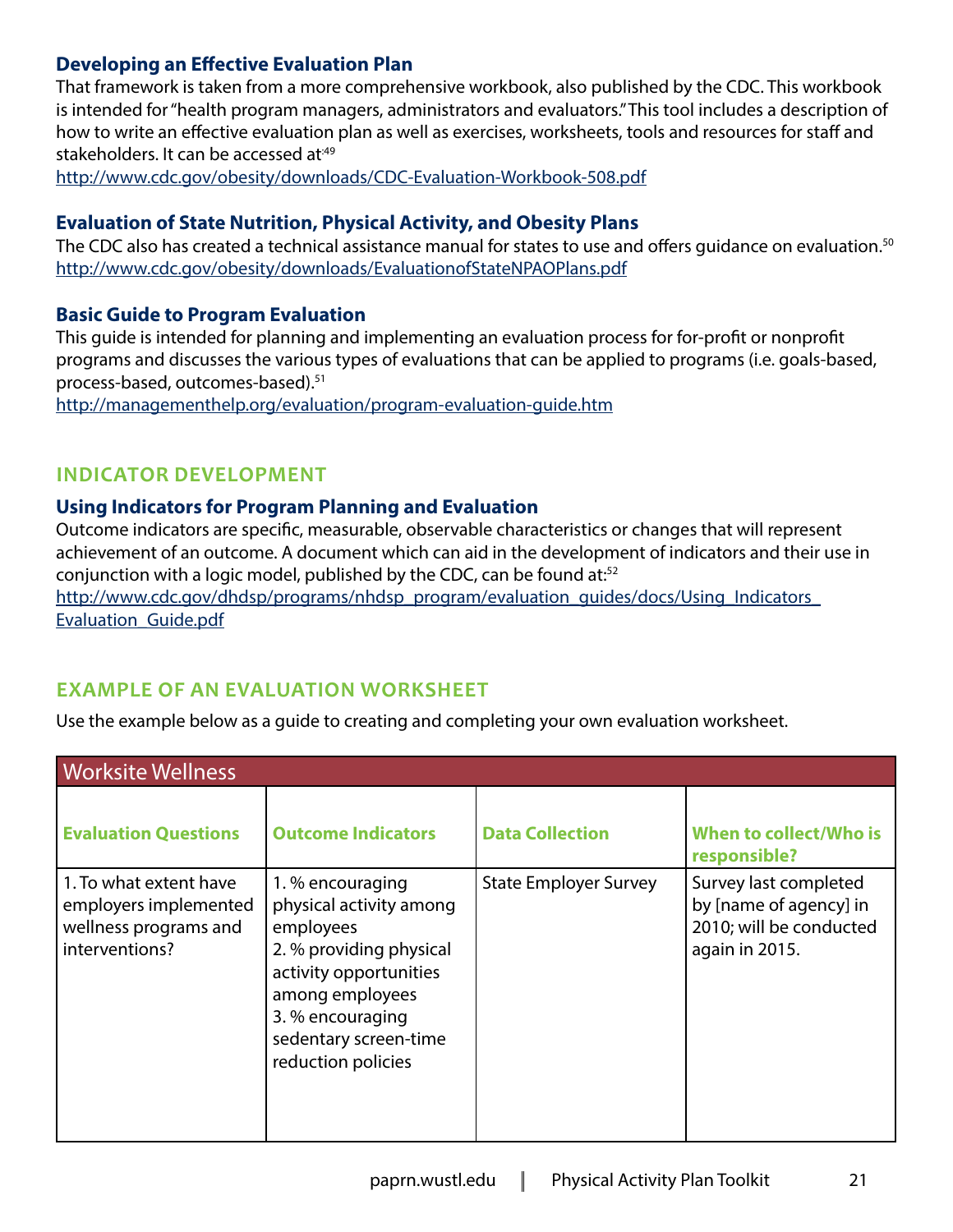### **Physical Activity Logic Model Development**

### **Logic Model Development Guide**

According to the W.K. Kellogg Foundation, a program logic model is defined as "a picture of how your organization does its work – the theory and assumptions underlying the program. A program logic model links outcomes. . .with program activities/processes and the theoretical assumptions/principles of the program." Checkout the link below to access the W.K. Kellogg Foundation Logic Model Development Guide, an exhaustive quide to creating a logic model.<sup>53</sup>

[http://www.wkkf.org/knowledge-center/resources/2006/02/wk-kellogg-foundation-logic-model](http://www.wkkf.org/knowledge-center/resources/2006/02/wk-kellogg-foundation-logic-model-development-guide.aspx)[development-guide.aspx](http://www.wkkf.org/knowledge-center/resources/2006/02/wk-kellogg-foundation-logic-model-development-guide.aspx)

### **Data Collection, Analysis and Reporting**

### **Evaluation Publications**

This website has several evaluation publications including guides on planning, designing questionnaires, and conducting focus groups. Developed by the University of Wisconsin-Cooperative Extension.<sup>54</sup> <http://www.uwex.edu/ces/pdande/evaluation/evaldocs.html>

### **Analyzing, Interpreting and Reporting Basic Research Results**

This guide describes basic considerations that should be taken in gathering, interpreting and reporting data. By Carter McNamara, PhD.55

<http://www.managementhelp.org/research/analyze.htm>

### **Data Collection Methods for Evaluation: Document Review**

This CDC Evaluation Brief includes information about using existing documents to collect data for program evaluation.56

<http://www.cdc.gov/healthyyouth/evaluation/pdf/brief18.pdf>

### **Collecting Evaluation Data: Direct Observation**

The University of Wisconsin Extension published several brief summaries about program evaluation and methods for evaluation. This link provides sample observation checklist templates, examples of programs that can be systematically observed, and sample field notes.<sup>57</sup> <http://learningstore.uwex.edu/assets/pdfs/g3658-5.pdf>

### **Collecting Evaluation Data: Surveys**

This document gives reasons to use surveys, survey methods and their respective advantages and disadvantages, survey planning, and survey implementation.<sup>58</sup> <http://learningstore.uwex.edu/assets/pdfs/g3658-10.pdf>

### **Collecting Evaluation Data: Questionnaires**

This document covers the pros and cons of questionnaire use, provides example questions, a formatting guide, and a reference list.59

<http://learningstore.uwex.edu/assets/pdfs/g3658-2.pdf>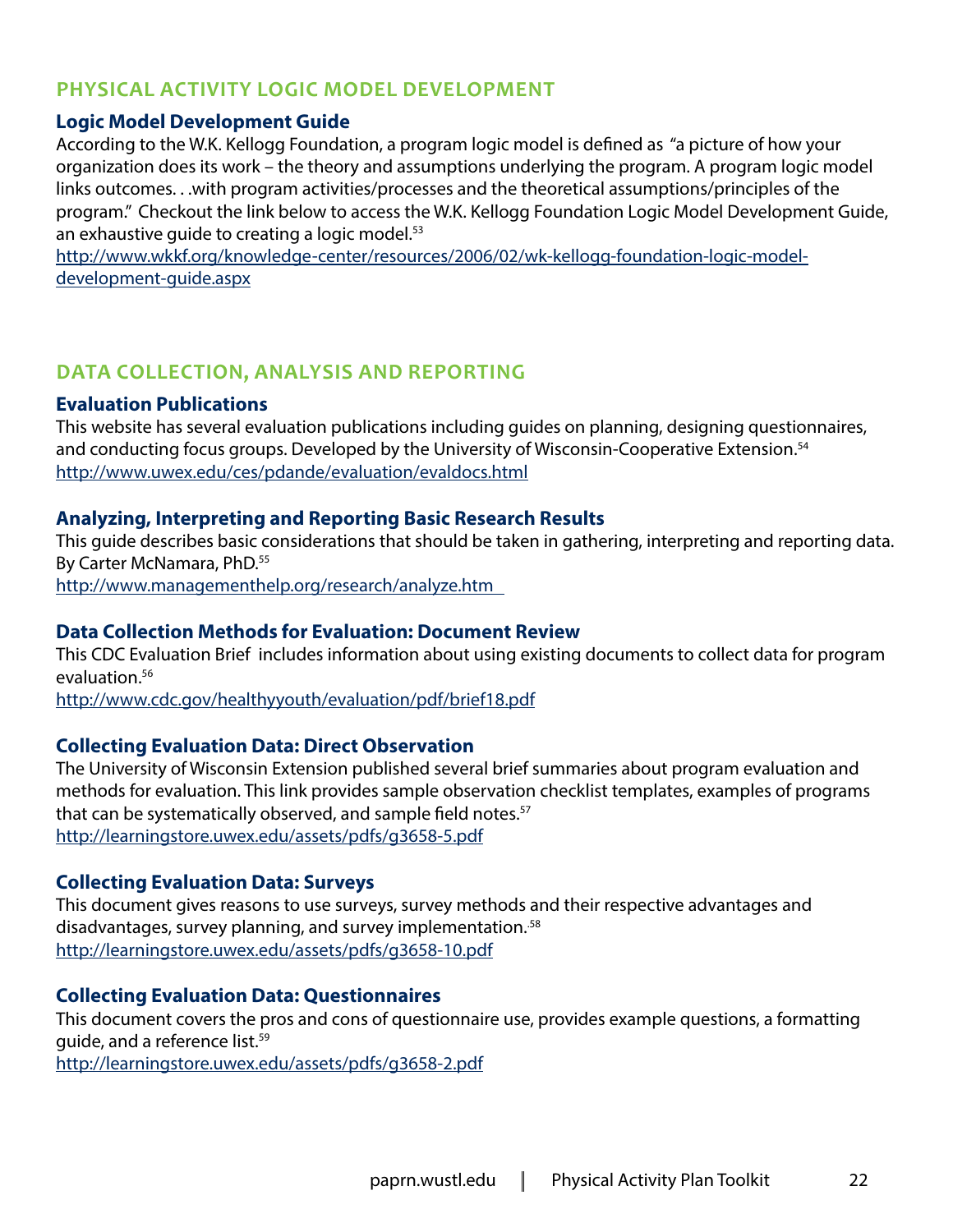### **Analyzing Qualitative Data**

This guide outlines a basic approach for analyzing and interpreting narrative data (content analysis).<sup>60</sup> <http://learningstore.uwex.edu/assets/pdfs/g3658-12.pdf>

### **Analyzing Quantitative Data**

This guide outlines the basics of understanding descriptive statistics, and highlights how to prioritize evaluation data.<sup>61</sup>

<http://learningstore.uwex.edu/assets/pdfs/g3658-6.pdf>

### **Partnership Evaluation**

### **Fundamentals of Evaluating Partnerships**

Partnership evaluation is useful in improving productivity of state partnerships, guiding partnership activities, determining whether or not goals and objectives have been met, and promoting the public image of the partnership, among other benefits. The CDC's partnership evaluation guide can be accessed at:<sup>62</sup> [http://www.cdc.gov/dhdsp/programs/nhdsp\\_program/evaluation\\_guides/evaluating\\_partnerships.htm](http://www.cdc.gov/dhdsp/programs/nhdsp_program/evaluation_guides/evaluating_partnerships.htm)

#### **Partnership Evaluation: Guidebook and Resources**

A more extensive guidebook on partnership evaluation specifically geared towards nutrition, physical activity and obesity can be found at:<sup>63</sup> <http://www.cdc.gov/obesity/downloads/PartnershipEvaluation.pdf>

### **Evaluation Consultation Groups**

#### **Developing and Using an Evaluation Consultation Group**

The primary purpose of an Evaluation Consultation Group is to provide input to the state health department on the best scientific and most practical evaluation activities of the nutrition, physical activity and obesity partnerships, state policies, and other evaluation activities. They are useful for planning, prioritizing, designing, implementing, reporting and using evaluation activities. A guide for the formation of consultation groups can be found at:<sup>64</sup>

<http://www.cdc.gov/obesity/downloads/EvaluationConsultationGroup.pdf>

### **Community Example**

#### **Hearts N' Parks**

A program that helps local community, park and recreation agencies promote a heart-healthy lifestyle and changes. The first link illustrates how results are reported. The second link provides the community mobilization guide which includes assessment tools used to measure program performance. Developed by the National Heart, Lung, and Blood Institute and the National Recreation and Park Association.<sup>65</sup> [http://www.nhlbi.nih.gov/health/prof/heart/obesity/hrt\\_n\\_pk/](http://www.nhlbi.nih.gov/health/prof/heart/obesity/hrt_n_pk/) [http://www.nhlbi.nih.gov/health/prof/heart/obesity/hrt\\_n\\_pk/cm\\_perf.pdf](http://www.nhlbi.nih.gov/health/prof/heart/obesity/hrt_n_pk/cm_perf.pdf)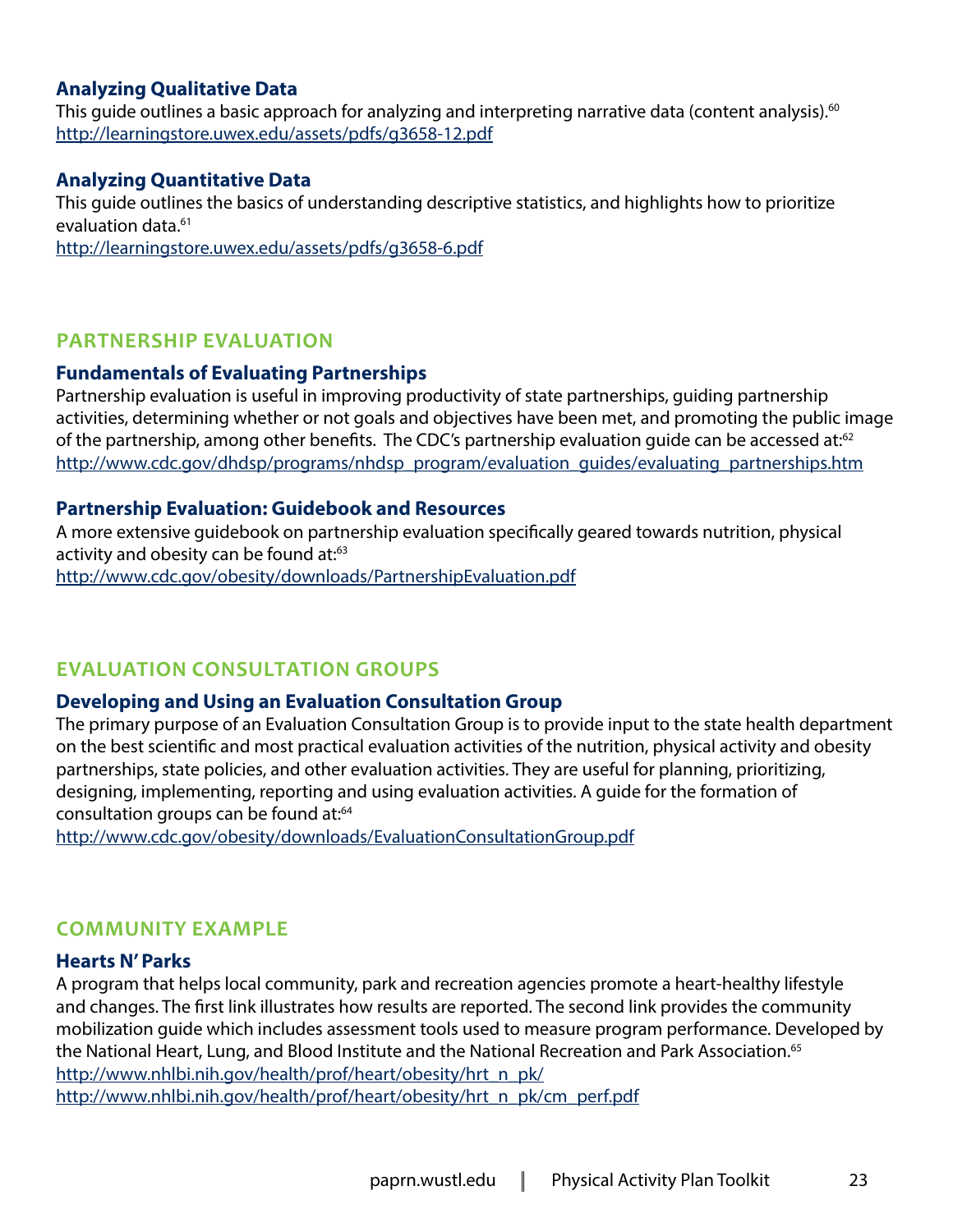### **Selected additional evaluation tools**

### **CDC Evaluation Working Group**

CDC's resource bank for evaluation, provides a thorough discussion of CDC's framework as well as the steps to be conducted within the framework. <sup>66</sup> <http://www.cdc.gov/eval/>

### **American Evaluation Association**

International professional association of evaluators devoted to the application and exploration of program evaluation, personal education, technology, and other forms of evaluation.<sup>67</sup> <http://www.eval.org/>

### **RE-AIM (Reach, Effectiveness, Adoption, Implementation, Maintenance)**

A systematic framework intended to guide researchers, practitioners, and policy makers to evaluate health behavior interventions.<sup>68</sup> <http://www.re-aim.org/>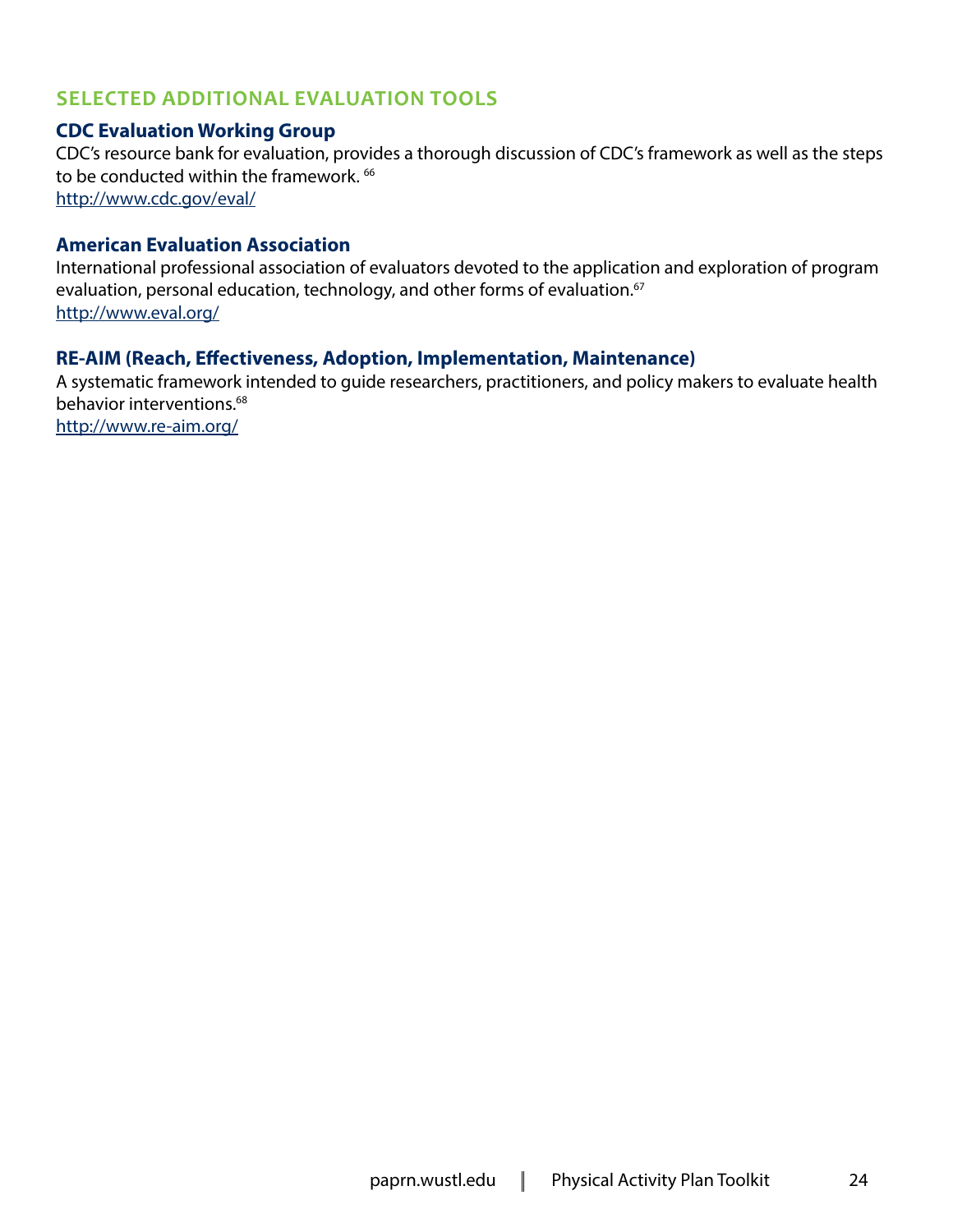## <span id="page-24-0"></span>**Step 6: Write the Plan**

### **Introduction**

Now that you have formed a coalition, assessed your community, written objectives, decided on interventions and created an evaluation plan, it is time to write the physical activity plan. The following pages contain a template designed to facilitate the writing process by using the information gathered in steps 1-5 detailed in the separate document titled *Physical Activity Plan Toolkit: A Guide to Creating a Physical Activity Plan for Your Community*.

### **HOW TO USE THIS TEMPLATE**

This template can, and should, be altered to meet the needs of your community. The written content as well as the formatting and design are intended to be modified to reflect your community's mission and vision. All of the fill-in-the-blank areas, directions or examples are shown in red font and brackets [ ] in order to facilitate easier adaptation and to help make it clear that these areas need to be filled in or removed before the report is published. Furthermore, it is likely that many coalitions will not feel it is within their scope to address each one of the eight areas targeted by the National Physical Activity Plan; again, coalitions can broaden or focus their scope of work to meet the needs of their community.

One key point that we would like to stress is to keep your audience in mind while writing the plan. This should influence the layout, length, and language that your plan employs. The template we have provided includes the heading "Template", in order to remind users that the document is meant to be used as such. The layout that we suggest using for your plan is as follows:

- 1. Cover page
- 2. Acknowledgements
- 3. Table of Contents
- 4. Mission and Vision
- 5. Executive Summary \*write this summary after completing the plan
- 6. Introduction
- 7. Interventions, Objectives and Evaluations
- 8. Engaging communities in implementation
- 9. References and Resources
- 10. Appendices

**The template is available as a separate Microsoft Office Word document to allow adaptation and tailoring to the coalition's needs. See the PAPRN website to download the template [http://paprn.wustl.edu](http://paprn.wustl.edu 
)**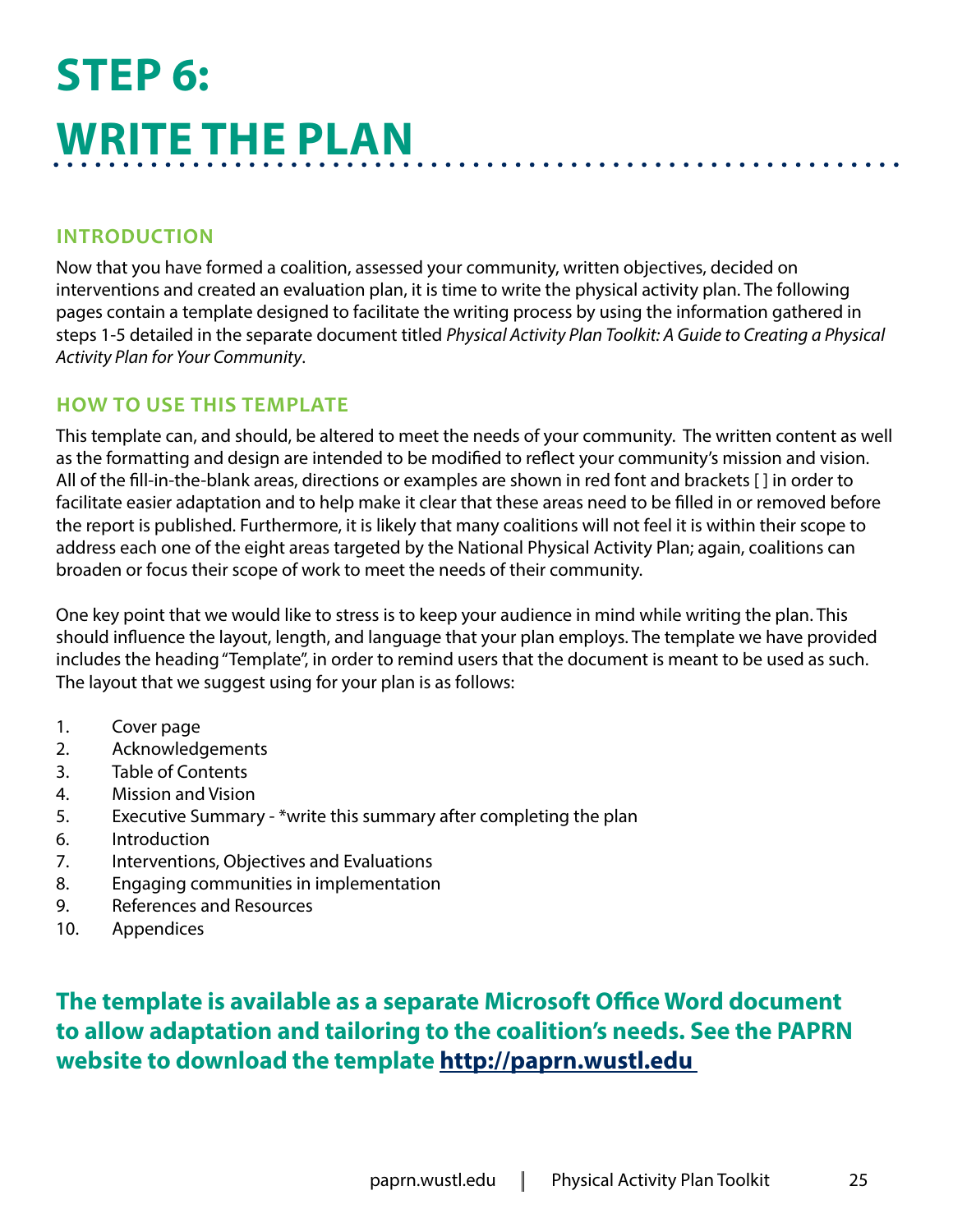# <span id="page-25-0"></span>Resources

- 1. I-Min Lee, Eric J Shiroma, Felipe Lobelo, Pekka Puska, Steven N Blair, Katzmarzyk PT. Effect of physical inactivity on major non-communicable diseases worldwide: an analysis ofburden of disease and life expectancy. The Lancet 2012;380 219 - 29.
- 2. National Physical Activity Plan. [http://www.physicalactivityplan.org/index.php](http://www.re-aim.org/)
- 3. Active WV 2015: West Virginia Physical Activity Plan. [http://www.wvphysicalactivity.org/documents/](http://www.wvphysicalactivity.org/documents/WV%20Physical%20Activity%20Plan_Final.pdf) [WV%20Physical%20Activity%20Plan\\_Final.pdf](http://www.wvphysicalactivity.org/documents/WV%20Physical%20Activity%20Plan_Final.pdf)
- 4. Active Texas 2020: Taking Action to Improve Health by Promoting Physical Activity. [https://sph.uth.edu/](https://sph.uth.edu/content/uploads/2012/06/Active-Texas-2020-full.pdf) [content/uploads/2012/06/Active-Texas-2020-full.pdf](https://sph.uth.edu/content/uploads/2012/06/Active-Texas-2020-full.pdf)
- 5. Eyler A, Chriqui J, Maddock J, et al. Opportunity Meets Planning: An Assessment of the Physical Activity Emphasis in State Obesity-Related Plans. Journal of Physical Activity & Health. 2012.
- 6. Cohen L, Baer N, Satterwhite P. 8-step Developing effective coalitions: An eight-step guide. The Prevention Institute. [http://www.preventioninstitute.org/index.php?option=com\\_](http://www.preventioninstitute.org/index.php?option=com_jlibrary&view=article&id=104&Itemid=127) [jlibrary&view=article&id=104&Itemid=127](http://www.preventioninstitute.org/index.php?option=com_jlibrary&view=article&id=104&Itemid=127)
- 7. Creating and maintaining coalitions and partnerships: Outline with community tool box resources for creating and maintaining coalitions and partnerships. The Community Tool Box. [http://ctb.ku.edu/en/](http://ctb.ku.edu/en/dothework/tools_tk_content_page_72.aspx) [dothework/tools\\_tk\\_content\\_page\\_72.aspx](http://ctb.ku.edu/en/dothework/tools_tk_content_page_72.aspx) . Published 2013.
- 8. Communities putting prevention to work. CDC-Foundational Skills. [http://www.cdc.gov/](http://www.cdc.gov/CommunitiesPuttingPreventiontoWork/resources/foundational_skills.htm) [CommunitiesPuttingPreventiontoWork/resources/foundational\\_skills.htm](http://www.cdc.gov/CommunitiesPuttingPreventiontoWork/resources/foundational_skills.htm)
- 9. The Community Tool Box: Proclaiming Your Dream: Developing Vision and Mission Statements. [http://](http://ctb.ku.edu/en/table-of-contents/structure/strategic-planning/vision-mission-statements/main) [ctb.ku.edu/en/table-of-contents/structure/strategic-planning/vision-mission-statements/main](http://ctb.ku.edu/en/table-of-contents/structure/strategic-planning/vision-mission-statements/main)
- 10. History of the Plan. National Physical Activity Plan. [http://www.physicalactivityplan.org/history/index.](http://www.physicalactivityplan.org/history/index.php) [php](http://www.physicalactivityplan.org/history/index.php)
- 11. Renault, V. SWOT Analysis: Strengths, Weaknesses, Opportunities, and Threats. The Community Tool Box. [http://ctb.ku.edu/en/tablecontents/sub\\_section\\_main\\_1049.aspx](http://ctb.ku.edu/en/tablecontents/sub_section_main_1049.aspx)
- 12. Prevalence and Trends Data. Behavioral Risk Factor Surveillance System. [http://apps.nccd.cdc.gov/brfss/](http://apps.nccd.cdc.gov/brfss/index.asp) [index.asp](http://apps.nccd.cdc.gov/brfss/index.asp)
- 13. Adolescent and School Health: Youth Behavioral Risk Factor Surveillance System. Centers for Disease Control and Prevention. <http://www.cdc.gov/healthyyouth/yrbs/index.htm>
- 14. Community Health Needs Assessment (CHNA). Community Commons. [http://assessment.](http://assessment.communitycommons.org/CHNA//about.aspx) [communitycommons.org/CHNA//about.aspx](http://assessment.communitycommons.org/CHNA//about.aspx)
- 15. Diabetes Interactive Atlases. Centers for Disease Control and Prevention. [http://www.cdc.gov/diabetes/](http://www.cdc.gov/diabetes/atlas/countydata/County_EXCELstatelistLTPIA.html) [atlas/countydata/County\\_EXCELstatelistLTPIA.html](http://www.cdc.gov/diabetes/atlas/countydata/County_EXCELstatelistLTPIA.html)
- 16. American Community Survey. United States Census Bureau. <http://www.census.gov/acs/www/library/>
- 17. Arizona Nutrition and Physical Activity State Plan. Arizona Department of Health Services. [http://](http://physicalactivityplan.org/resources/PA-Plans/ArizonaPA.pdf) [physicalactivityplan.org/resources/PA-Plans/ArizonaPA.pdf](http://physicalactivityplan.org/resources/PA-Plans/ArizonaPA.pdf)
- 18. Physical Activity Community Assessment. Champions for Change. [http://www.cachampionsforchange.](http://www.cachampionsforchange.cdph.ca.gov/en/docs/OurCommunity/HowTo/HandPAAssessment.pdf) [cdph.ca.gov/en/docs/OurCommunity/HowTo/HandPAAssessment.pdf](http://www.cachampionsforchange.cdph.ca.gov/en/docs/OurCommunity/HowTo/HandPAAssessment.pdf
)
- 19. Complete Streets for North Country Communities Advocacy Kit. North Country Healthy Heart Network, Inc. [http://www.mihealthtools.org/mihc/documents/NorthCountryCommunitiesCompleteStreetsGuide.](http://www.mihealthtools.org/mihc/documents/NorthCountryCommunitiesCompleteStreetsGuide.pdf) [pdf](http://www.mihealthtools.org/mihc/documents/NorthCountryCommunitiesCompleteStreetsGuide.pdf)
- 20. Walkability Checklist. [http://www.nhtsa.gov/Driving+](http://www.nhtsa.gov/Driving)Safety/Pedestrians/Walkability+Checklist
- 21. Walk Score.<http://www.walkscore.com>
- 22. Bikeability Checklist.<http://www.nhtsa.gov/people/injury/pedbimot/bike/bikeability/>
- 23. Physical Activity Plan Development. West Virginia Physical Activity Plan. [http://wvphysicalactivity.org/](http://wvphysicalactivity.org/documents/WV%20Physical%20Activity%20Plan_Final.pdf)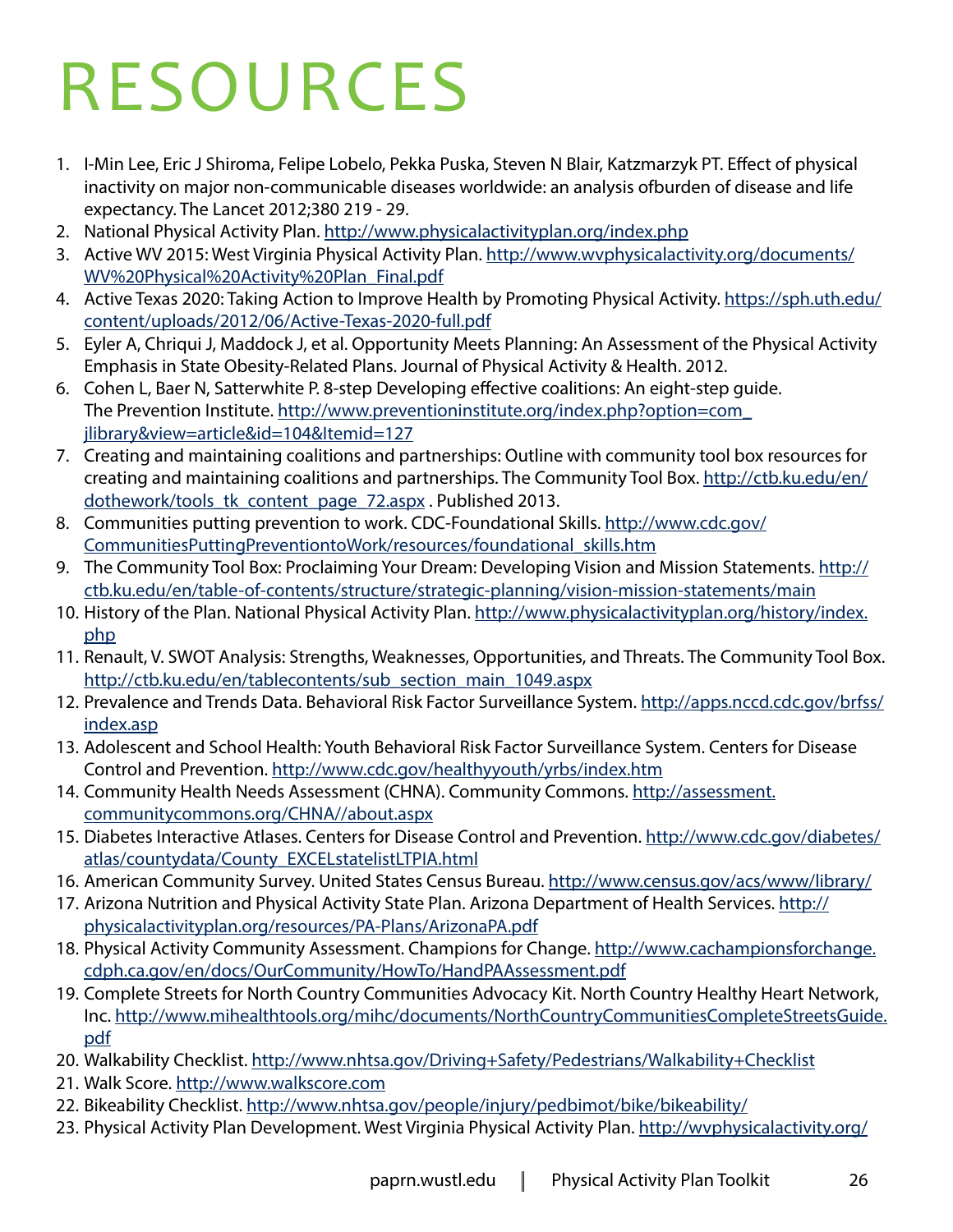[documents/WV%20Physical%20Activity%20Plan\\_Final.pdf](http://wvphysicalactivity.org/documents/WV%20Physical%20Activity%20Plan_Final.pdf)

- 24. Duke, H. Active Texas 2020: Taking Action to Promote Physical Activity. Directors for Health Promotion and Education.<https://sph.uth.edu/content/uploads/2012/06/Active-Texas-2020-full.pdf>
- 25. The Plan. National Physical Activity Plan.<http://www.physicalactivityplan.org/theplan.php>
- 26. Writing SMART Objectives. Department of Health and Human Resources: Centers for Disease Control and Prevention.<http://www.cdc.gov/healthyyouth/evaluation/pdf/brief3b.pdf>
- 27. Iowa's Comprehensive Nutrition and Physical Activity Plan. Iowans Fit for Life. [http://www.idph.state.](http://www.idph.state.ia.us/iowansfitforlife/common/pdf/activity_plan.pdf) [ia.us/iowansfitforlife/common/pdf/activity\\_plan.pdf](http://www.idph.state.ia.us/iowansfitforlife/common/pdf/activity_plan.pdf)
- 28. Physical Activity, Nutrition, and Obesity Prevention Comprehensive Plan. Delaware Partners to Promote Healthy Eating and Active Living. [http://dhss.delaware.gov/dhss/dph/dpc/files/pano\\_comp\\_plan-09.pdf](http://dhss.delaware.gov/dhss/dph/dpc/files/pano_comp_plan-09.pdf)
- 29. The Ohio Obesity Prevention Plan. Ohio Department of Health. [http://www.healthyohioprogram.org/~/](http://www.healthyohioprogram.org/~/media/HealthyOhio/ASSETS/Files/obesity/ohioobesitypreventionplan.ashx) [media/HealthyOhio/ASSETS/Files/obesity/ohioobesitypreventionplan.ashx](http://www.healthyohioprogram.org/~/media/HealthyOhio/ASSETS/Files/obesity/ohioobesitypreventionplan.ashx)
- 30. State Program Evaluation Guides: Writing SMART Objectives. Centers for Disease Control and Prevention. [http://www.cdc.gov/dhdsp/programs/nhdsp\\_program/evaluation\\_guides/smart\\_objectives.htm](http://www.cdc.gov/dhdsp/programs/nhdsp_program/evaluation_guides/smart_objectives.htm)
- 31. Kentucky Nutrition and Physical Activity State Plan 2005. Partnership for a Fit Kentucky.<http://fitky.org/>
- 32. Moving South Carolina Towards a Healthy Weight. South Carolina Department of Health and Environmental Control, and South Carolina Coalition for Obesity Prevention Efforts. [http://www.scdhec.](http://www.scdhec.gov/health/chcdp/obesity/docs/StatePlanComplete.pdf) [gov/health/chcdp/obesity/docs/StatePlanComplete.pdf](http://www.scdhec.gov/health/chcdp/obesity/docs/StatePlanComplete.pdf)
- 33. Georgia's Nutrition & Physical Activity Plan. Georgia Department of Human Resources, and Take Charge of Your Health, Georgia. <http://beproactivefoundation.org/media/6a9a857bc6e14cbdffff8020ffffd523.pdf>
- 34. Writing Measurable Objectives. Victoria Department of Health. [http://www.health.vic.gov.au/regions/](http://www.health.vic.gov.au/regions/southern/downloads/Tip-sheet-writing-measurable-objectives.pdf) [southern/downloads/Tip-sheet-writing-measurable-objectives.pdf](http://www.health.vic.gov.au/regions/southern/downloads/Tip-sheet-writing-measurable-objectives.pdf)
- 35. Guidelines for School and Community Programs to Promote Lifelong Physical Activity Among Young People. Centers for Disease Control and Prevention. <http://www.cdc.gov/mmwr/PDF/rr/rr4606.pdf>
- 36. The Plan. National Physical Activity Plan.<http://www.physicalactivityplan.org/theplan.php>
- 37. Increasing Physical Activity. The Community Guide.<http://thecommunityguide.org/pa/index.html>
- 38. Columbia, Missouri: New drop-off area creates excitement about walking to school. National Center for Safe Routes to School. [http://www.saferoutesinfo.org/data-central/success-stories/columbia-missouri](http://www.saferoutesinfo.org/data-central/success-stories/columbia-missouri-new-drop-area-creates-excitement-about-walking-school)[new-drop-area-creates-excitement-about-walking-school](http://www.saferoutesinfo.org/data-central/success-stories/columbia-missouri-new-drop-area-creates-excitement-about-walking-school)
- 39. Wheeling Walks. National Cancer Institute. [http://rtips.cancer.gov/rtips/programDetails.](http://rtips.cancer.gov/rtips/programDetails.do?programId=234167) [do?programId=234167](http://rtips.cancer.gov/rtips/programDetails.do?programId=234167)
- 40. History of SRTS. National Center for Safe Routes to School. [http://www.saferoutesinfo.org/about-us/](http://www.saferoutesinfo.org/about-us/mission-and-history) [mission-and-history](http://www.saferoutesinfo.org/about-us/mission-and-history)
- 41. National Complete Streets Coalition. Smart Growth America. [http://www.smartgrowthamerica.org/](http://www.smartgrowthamerica.org/complete-streets/complete-streets-fundamentals) [complete-streets/complete-streets-fundamentals](http://www.smartgrowthamerica.org/complete-streets/complete-streets-fundamentals)
- 42. Request for Policy Implement. State of Delaware Department of Transportation. [http://www.deldot.gov/](http://www.deldot.gov/information/pubs_forms/manuals/complete_streets/o06_complete_streets_policy.pdf) [information/pubs\\_forms/manuals/complete\\_streets/o06\\_complete\\_streets\\_policy.pdf](http://www.deldot.gov/information/pubs_forms/manuals/complete_streets/o06_complete_streets_policy.pdf)
- 43. Health and Wellness. Safeway Inc.<http://csrsite.safeway.com/people/employees/health-wellness/>
- 44. Open Streets Project. Alliance for Biking and Walking, and Street Plans.<http://openstreetsproject.org/>
- 45. Interventions on Diet and Physical Activity: What Works. World Health Organization. [http://www.who.int/](http://www.who.int/dietphysicalactivity/whatworks/en/) [dietphysicalactivity/whatworks/en/](http://www.who.int/dietphysicalactivity/whatworks/en/)
- 46. Health economic assessment tools (HEAT) for walking and for cycling. Methodology and user guide. Economic assessment of transport infrastructure and policies. World Health Organization. [http://www.](http://www.heatwalkingcycling.org) [heatwalkingcycling.org](http://www.heatwalkingcycling.org)
- 47. Behavioral and Social Approaches to Increase Physical Activity: Individually-Adapted Health Behavior Change Programs. The Community Guide. [http://www.thecommunityguide.org/pa/behavioral-social/](http://www.thecommunityguide.org/pa/behavioral-social/individuallyadapted.html) [individuallyadapted.html](http://www.thecommunityguide.org/pa/behavioral-social/individuallyadapted.html
)